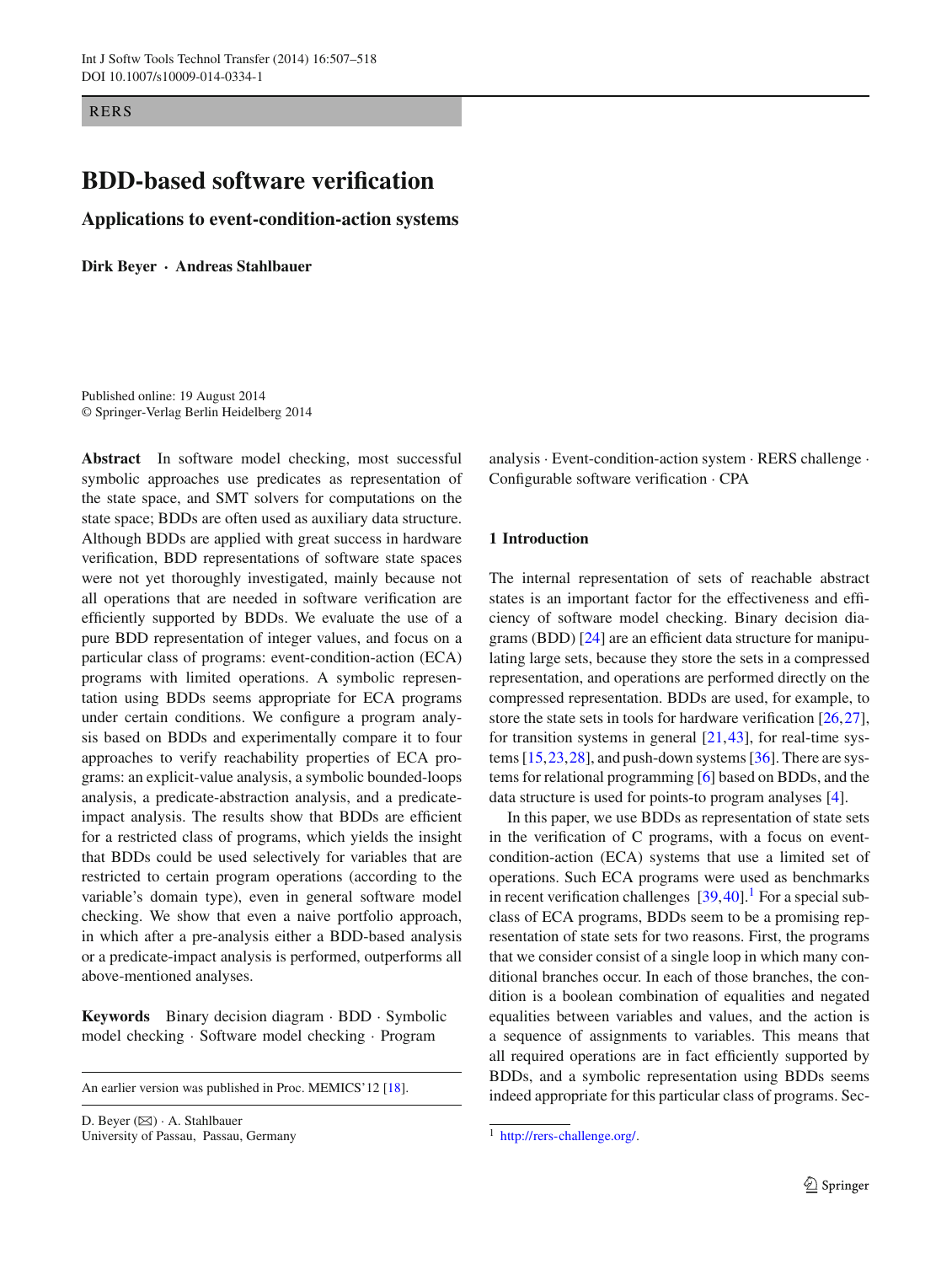ond, due to the complex control and data flow of these ECA programs, they are challenging verification tasks for traditional techniques. The formulas that are used as representation in predicate-based approaches represent many paths with a complicated control structure, which sometimes overwhelm the underlying SMT-solvers [\[14\]](#page-11-12).

 $CP$ ACHECKER<sup>[2](#page-1-0)</sup> [\[13](#page-11-13)], an open-source framework for configurable software verification, provides several configurable program analyses, including an explicit-value analysis, a symbolic bounded-loops analysis, a predicate-abstraction analysis, a predicate-impact analysis, and a BDD analysis. We present the results of applying one enumerative analysis and several symbolic analyses to the verification of reachability properties of the ECA programs. We configure CPAchecker in order to evaluate (1) an explicitvalue analysis (enumerative, explicit-state model checking [\[16](#page-11-14)]), (2) a bounded-loop analysis (symbolic, bounded model checking, cf. [\[20](#page-11-15)]), (3) a predicate-abstraction analysis (lazy abstraction [\[38\]](#page-11-16), Craig interpolation for predicate extraction [\[37\]](#page-11-17), boolean abstraction [\[3\]](#page-10-2), adjustable-block encoding [\[9](#page-11-18)[,14](#page-11-12)]), (4) a predicate-impact analysis (interpolation instead of predicate abstraction [\[19](#page-11-19),[44\]](#page-11-20)), and (5) a program analysis based on BDDs (integer variables encoded as BDDs [\[18\]](#page-11-0), as described in Sect. [3\)](#page-3-0).

# 1.1 Related work

The current state-of-the-art approaches to software verification [\[7,](#page-10-3)[8\]](#page-11-21) are either based on satisfiability (SAT) and SAT-modulo-theories (SMT) solving, or on abstract domains from data-flow analysis. BDD-based approaches were so far not thoroughly evaluated in this context as main representation for the state space of integer variables in C programs (only as auxiliary data structure). In preliminary comparisons, SAT-based approaches often outperformed BDDbased approaches [\[41\]](#page-11-22).

### *1.1.1 Models of software*

Binary decision diagrams-based model checking is a standard technique for verifying transition systems, and several state-of-the-art verifiers are available. SMV [\[43](#page-11-5)] is a tool for checking properties (temporal logic, CTL) of finite-state systems. SMV was developed to verify hardware designs and has later been applied to software as well [\[1\]](#page-10-4). SMV uses a BDD-based symbolic model-checking algorithm, in which the state graph of the model is represented using BDDs. NuSMV [\[30\]](#page-11-23) is an alternative implementation of SMV and additionally supports LTL model checking. NuSMV2 [\[29\]](#page-11-24) integrates BDD-based model checking and SAT-based model

checking. The ImProviso algorithm [\[42](#page-11-25)], which was implemented within NuSMV, uses BDDs and an efficient partial order reduction. LTSmin [\[21\]](#page-11-4) is a tool that uses BDDs to check safety properties of transition systems provided in high-level languages, such as Promela. RABBIT  $[15]$  $[15]$  is a BDD-based verifier for modular timed automata [\[5\]](#page-10-5), and was used to model and verify controller software for real-time systems.

# *1.1.2 Auxiliary use*

Several software verifiers that are based on predicate abstraction [\[10](#page-11-26)[,13](#page-11-13)] use BDDs for storing truth values of predicates. Each predicate in the precision of the predicate-abstraction analysis corresponds to one propositional variable. In cartesian and boolean predicate abstraction [\[9](#page-11-18),[14](#page-11-12)], the strongest (cartesian or boolean, respectively) combination of predicates is stored as a BDD over the propositional variables that represent the predicates in the precision [\[12\]](#page-11-27). In data-flow analysis, there exist algorithms for pointer-alias analyses that store the points-to relations in BDDs [\[4](#page-10-1)].

# *1.1.3 BDD-based analysis of software*

The verification tool MOPED [\[35\]](#page-11-28) can verify Java byte-code, by constructing a boolean program (boolean variables and integer variables with a finite range of values can be represented as BDDs) that is internally represented as a symbolic pushdown system. A BDD-based implementation of interpolation [\[36](#page-11-9)] was integrated in the abstraction-refinement loop of MOPED. KRATOS  $3$  [\[31](#page-11-29)] verifies SystemC programs and also provides a BDD-based software-verification algo-rithm.<sup>[4](#page-1-2)</sup> F-SOFT uses a BDD-based reachability analysis for unbounded verification of C programs [\[41](#page-11-22)]. The purpose of our study is to compare different abstract domains that are all implemented in the same verification framework (based on the same solver, libraries, and parser).

# *1.1.4 Domain types*

It is possible to perform a static type analysis of all program variables and categorize the integer variables into more finegrained *domain types* [\[2](#page-10-6)], for example, integer variables that are compared to zero (boolean), integer variables that are compared with constants or with other variables (equality), integer variables with addition, etc. It was shown that the choice of the abstract domain per variable based on a domaintype analysis makes a large difference in efficiency and effec-tiveness [\[2\]](#page-10-6). There exists a version of JAVA PATHFINDER that

<span id="page-1-0"></span><sup>2</sup> [http://cpachecker.sosy-lab.org/.](http://cpachecker.sosy-lab.org/)

<sup>3</sup> [https://es-static.fbk.eu/tools/kratos/.](https://es-static.fbk.eu/tools/kratos/)

<span id="page-1-2"></span><span id="page-1-1"></span><sup>4</sup> Personal communication with the developers.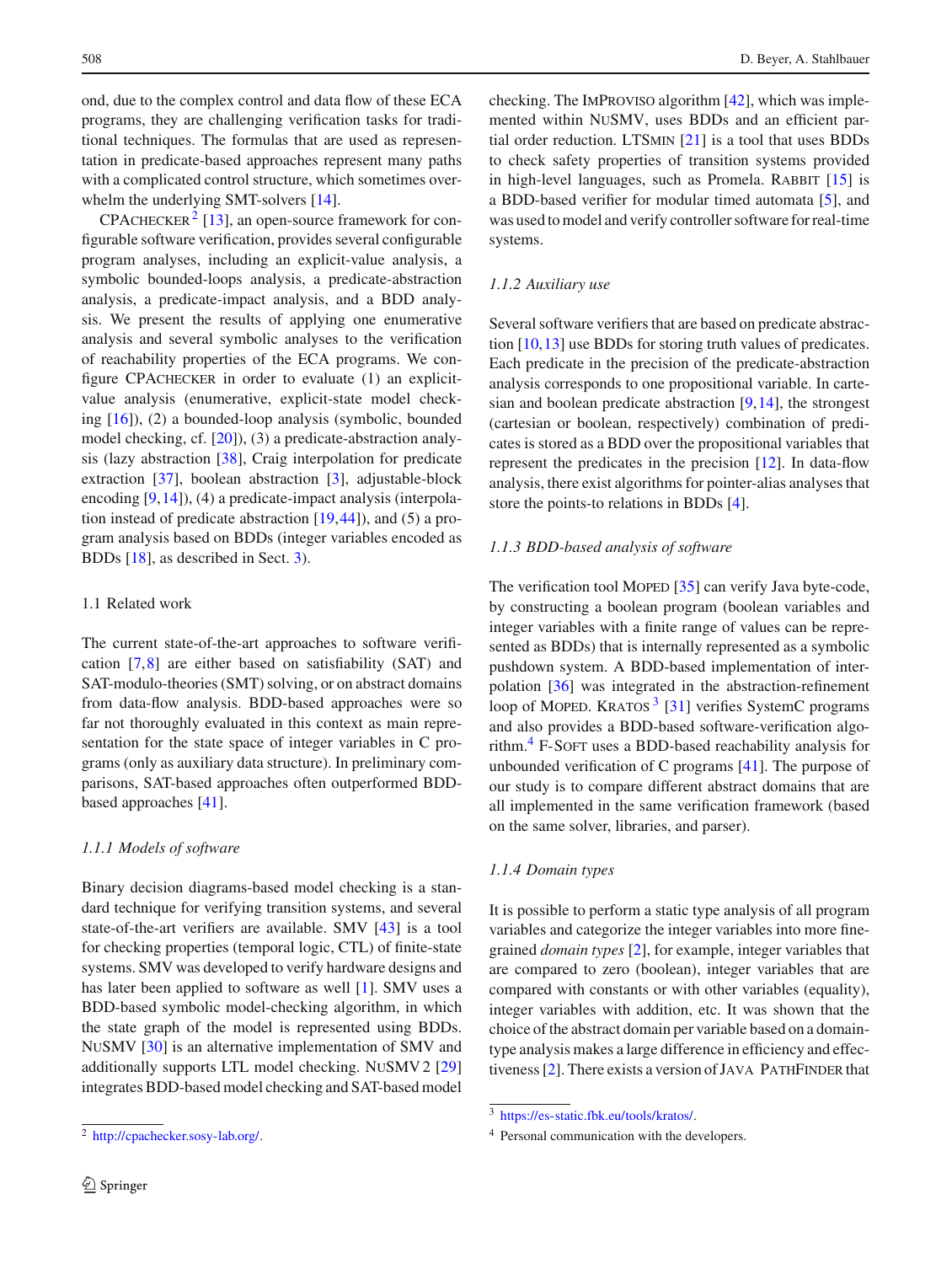supports the annotation of boolean variables in the program such that the analyzer can track the specified boolean variables using BDDs, which was shown to be efficient for the verification of software product lines [\[48](#page-11-30)]. This can be seen as a domain-type-based analysis were the domain assignment is hard-coded to boolean variables that represent the feature selection.

### 1.2 Insights from the experiments

We experimentally evaluate a configurable program analysis (CPA) based on BDDs and compare it with several stateof-the-art techniques on verifying reachability properties of event-condition-action (ECA) programs. The contribution of this work is not to propose a purely BDD-based analysis for software verification as replacement for alternative approaches, but to experimentally show that using BDDs as representation for programs of a *certain category* (that use integer variables in a very restricted way: only equality comparisons and assignments) can be more efficient than other (more expressive, but also more expensive) encodings. The results of the participation at the RERS 2012 challenge with a BDD-based model checker [\[18](#page-11-0)] had motivated our work on domain types [\[2](#page-10-6)]. The more fine-grained domain-type analysis for each variable in a pre-analysis, followed by an appropriate assignment of an abstract domain for each domain type, is a promising approach to software verification.

# **2 Preliminaries**

In order to define a configurable verifier, we need an iteration algorithm and a configurable program analysis, which defines the abstract domain, the transfer relation, as well as the merge and stop operators. In the following, we provide the definitions of the used concepts and notions from previous work [\[11](#page-11-31)].

### 2.1 Programs

We consider only a simple imperative programming language, in which all operations are either assignments or assume operations, and all variables are of type integer.<sup>[5](#page-2-0)</sup> We represent a *program* by a *control-flow automaton* (CFA), which consists of a set *L* of program locations (models the program counter  $pc$ ), an initial program location  $l_0$  (models the program entry), and a set  $G \subseteq L \times Ops \times L$  of controlflow edges (models the operation that is executed when control flows from one program location to another). The set *X* of program variables contains all variables that occur in operations from *Ops*. A *concrete state* of a program is a variable assignment *c* :  $X \cup \{pc\} \rightarrow \mathbb{Z}$  that assigns to each variable an integer value. The set of all concrete states of a program is denoted by *C*. A set  $r \subseteq C$  of concrete states is called a *region*. Each edge  $g \in G$  defines a (labeled) transition relation  $\stackrel{g}{\rightarrow} \subseteq C \times \{g\} \times C$ . The complete transition relation  $\rightarrow$ is the union over all control-flow edges:  $\rightarrow$  =  $\bigcup_{g \in G}$  $\xrightarrow{g}$ . We write  $c \xrightarrow{g} c'$  if  $(c, g, c') \in \rightarrow$ , and  $c \rightarrow c'$  if there exists a *g* with  $c \stackrel{g}{\rightarrow} c'$ . A concrete state  $c_n$  is *reachable* from a region *r*, denoted by  $c_n \in \text{Reach}(r)$ , if there exists a sequence of concrete states  $\langle c_0, c_1, \ldots, c_n \rangle$  such that  $c_0 \in r$  and for all  $1 \leq i \leq n$ , we have  $c_{i-1} \rightarrow c_i$ . Such a sequence is called a *feasible program path*. In order to define an efficient program analysis, we need to define abstract states and abstract transitions.

### 2.2 Configurable program analysis (CPA)

We use the framework of *configurable program analysis*[\[11\]](#page-11-31) to formalize our program analysis. A CPA specifies the abstract domain and a set of operations that control the program analysis. A CPA is defined independently of the analysis algorithm, and can be plugged in as a component into the software-verification framework without development work on program parsers, exploration algorithms, and other general data structures. A CPA  $\mathbb{C} = (D, \rightsquigarrow, \text{merge}, \text{stop})$  consists of an abstract domain  $D$ , a transfer relation  $\rightsquigarrow$  (which specifies how to compute abstract successor states), a merge operator merge (which defines how to merge abstract states when control flow meets), and a stop operator stop (which indicates if an abstract state is covered by another abstract state, and is used to determine if the fixed point of the iteration algorithm is reached). The abstract domain  $D = (C, \mathcal{E}, [\![\cdot]\!])$ consists of a set C of concrete states, a semi-lattice  $\mathcal E$  over abstract-domain elements, and a concretization function that maps each abstract-domain element to the represented set of concrete states. An abstract-domain element is also called *abstract state*.

Using this framework, program analyses can be composed of several component CPAs. We will now give the definition of a location analysis; our complete analysis will be the composition of the location analysis with the BDD-based analysis that we will define later.

### 2.3 CPA for location analysis

The CPA for *location analysis*  $\mathbb{L} = (D_{\mathbb{L}}, \leadsto_{\mathbb{L}}, \text{merge}_{\mathbb{L}}, \text{stop}_{\mathbb{L}})$ tracks the program counter *pc* explicitly [\[11\]](#page-11-31).

1. The domain  $D_{\mathbb{L}}$  is based on the flat semi-lattice for the set *L* of program locations:  $D_{\mathbb{L}} = (C, \mathcal{E}_{\mathbb{L}}, [\![\cdot]\!])$ , with

<span id="page-2-0"></span><sup>5</sup> The framework CPAchecker [\[13\]](#page-11-13), which we use to implement the analysis, accepts C programs and transforms them into a side-effect free form [\[45\]](#page-11-32); it also supports interprocedural program analysis.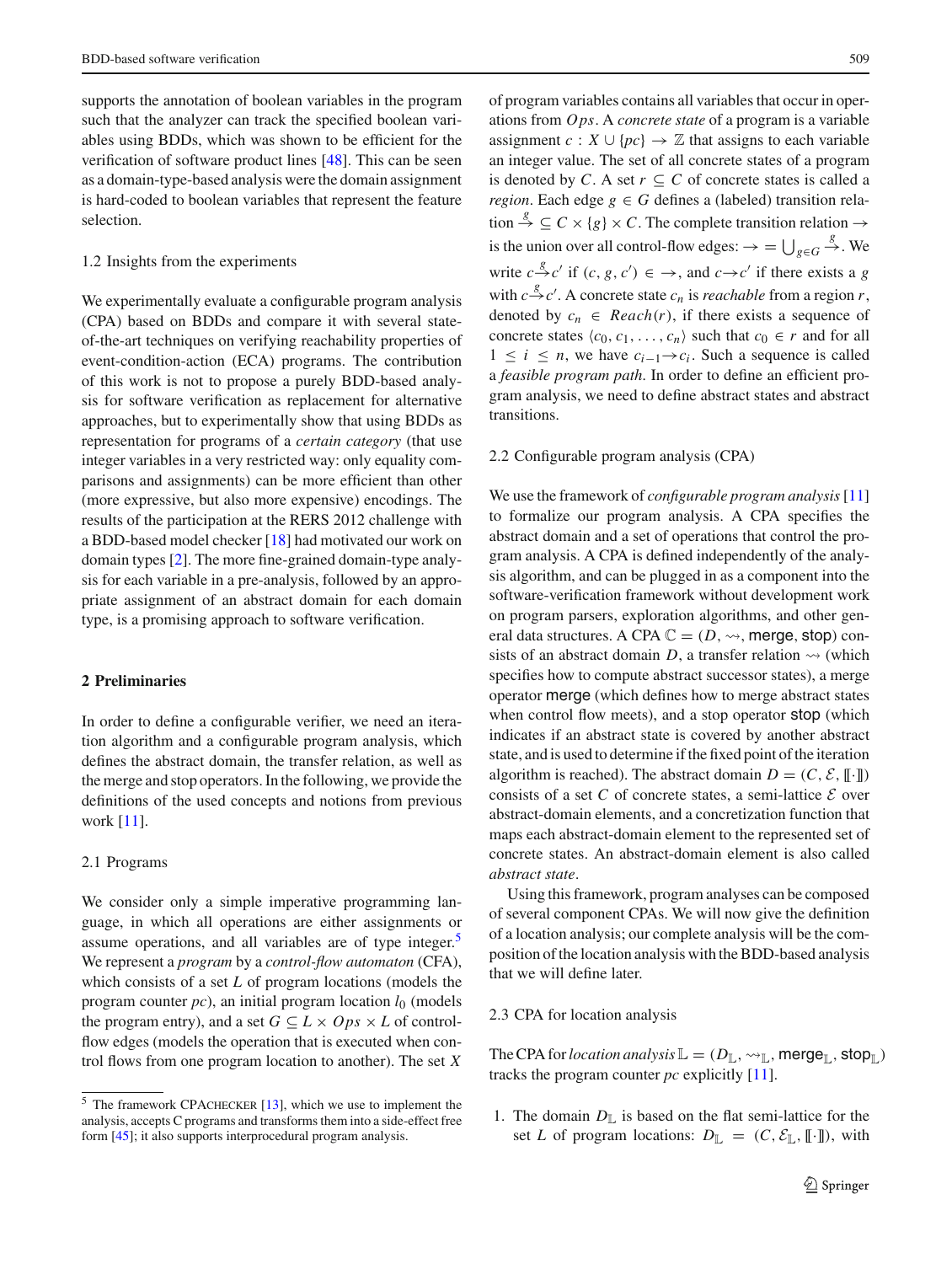<span id="page-3-1"></span>

| <b>Algorithm 1</b> $CPA(\mathbb{D}, e_0)$ (taken from [11])                           |
|---------------------------------------------------------------------------------------|
| <b>Input:</b> a CPA $\mathbb{D} = (D, \rightsquigarrow, \text{merge}, \text{stop})$ , |
| an initial abstract state $e_0 \in E$ , where E denotes                               |
| the set of elements of the semi-lattice of D                                          |
| <b>Output:</b> a set of reachable abstract states                                     |
| <b>Variables:</b> two sets reached and waitlist of abstract states                    |
| 1: waitlist := $\{e_0\}$ ;                                                            |
| 2: reached := $\{e_0\}$ ;                                                             |
| 3: while waitlist $\neq \emptyset$ do                                                 |
| 4: choose $e$ from waitlist; remove $e$ from waitlist;                                |
| 5: for each e' with $e \rightarrow e'$ do                                             |
| for each $e'' \in$ reached do<br>6:                                                   |
| 7:<br>// Combine with existing abstract state.                                        |
| 8:<br>$e_{new} := \text{merge}(e', e'')$ ;                                            |
| if $e_{new} \neq e''$ then<br>9:                                                      |
| waitlist := (waitlist $\cup$ { $e_{new}$ }) \{ $e''$ };<br>10:                        |
| reached := (reached $\cup \{e_{new}\}\$ ) \{ $e''\}$ ;<br>11:                         |
| 12:<br>// Add new abstract state?                                                     |
| if $\neg$ stop(e', reached) then<br>13:                                               |
| 14:<br>waitlist := waitlist $\cup \{e'\};$                                            |
| reached := reached $\cup \{e'\}$ ;<br>15:                                             |
| 16: return reached                                                                    |

 $\mathcal{E}_{\mathbb{L}} = ((L \cup \{\top\}), \sqsubseteq), l \sqsubseteq l' \text{ if } l = l' \text{ or } l' = \top, \llbracket \top \rrbracket = C,$ and for all *l* in *L*, we have  $[[l]] = \{c \in C \mid c(pc) = l\}.$ 

- 2. The transfer relation  $\leadsto_{\mathbb{L}}$  has the transfer  $l \stackrel{\hat{g}}{\leadsto}_{\mathbb{L}} l'$  if  $g =$  $(l, \cdot, l') \in G$ .
- 3. The merge operator merge<sub> $\parallel$ </sub> does not combine abstract states when control flow meets:  $\text{merge}_{\mathbb{L}}(l, l') = l'.$
- 4. The termination check  $stop_{\mathbb{L}}$  returns *true* if the current abstract state is already in the reached set:  $stop_{\mathbb{L}}(l, R)$  =  $(l \in R)$ .

# 2.4 Analysis algorithm

Algorithm [1](#page-3-1) shows the core iteration algorithm that is used to run a configurable program analysis, as implemented $<sup>6</sup>$  $<sup>6</sup>$  $<sup>6</sup>$  by</sup> tools like CPAchecker. The algorithm is started with a CPA and an initial abstract state  $e_0$ . The algorithm terminates if the set waitlist is empty (i.e., all abstract states were processed) and returns the set reached. We start the algorithm with two singleton sets that contain only the initial abstract state (lines 1–2). In each iteration of the while loop, the algorithm processes and removes one abstract state *e* from the set waitlist, computes all abstract successor states for *e*, and further processes the successors as *e* .

Next, the algorithm checks (lines 6–11) if there is an existing abstract state in the set of reached states with which the new state  $e'$  has to be combined (e.g., where the control flow meets after completed branching). If this is the case, then the new, merged abstract state is substituted for the existing abstract state in both sets reached and waitlist. (This operation is sound because the merge operation is not allowed to under-approximate.) In lines 12–15, the stop operator checks if the new abstract state is covered by a state that is already in the set reached, and inserts the new abstract state into the work sets only if it is not covered.

2.5 Binary decision diagrams (BDD)

A binary decision diagram [\[24](#page-11-1)] is (definition taken from [\[17\]](#page-11-33)) a rooted directed acyclic graph, which consists of decision nodes and two terminal nodes (called 0-terminal and 1-terminal). Each decision node is labeled by a boolean variable and has two children (called low child and high child). A BDD is maximally reduced according to the following two rules: (1) merge any isomorphic sub-graphs, and (2) eliminate any node whose two children are isomorphic. Every variable assignment that is represented by a BDD corresponds to a path from the root node to the 1-terminal. The variable of a node has the value 0 if the path follows the edge to the low child, and the value 1 if it follows the edge to the high child. A BDD is always ordered, which means that the variables occur in the same order on every path from the root to a terminal node. For a given variable order, the BDD representation of a set of variable assignments is unique. The ordering of the variables affects the size of the resulting BDD [\[22\]](#page-11-34).

A BDD represents a set of value assignments for a set of boolean variables, i.e., it is a compressed representation of a truth table. In our analysis, we need to consider integer variables: we encode integer values as bit vectors, and integer variables as vectors of boolean variables, and thus, can represent data states of integer programs by BDDs.

### <span id="page-3-0"></span>**3 BDD-based program analysis**

For implementing the BDD-based analysis, we define a configurable program analysis that uses BDDs to represent abstract states. We implement this analysis in the softwareverification framework CPACHECKER.

Given a first-order formula  $\varphi$  over the set *X* of program variables, we use  $\mathcal{B}_{\varphi}$  to denote the BDD over *X* that is constructed from  $\varphi$ , and  $[\![\varphi]\!]$  to denote all variable assignments for *X* that fulfill  $\varphi$ . Given a BDD *B* over *X*, we use  $\|\beta\|$ to denote all variable assignments for  $X$  that  $B$  represents  $(\llbracket \mathcal{B}_{\varnothing} \rrbracket = \llbracket \varphi \rrbracket).$ 

The *BDD analysis* is a configurable program analysis  $\mathbb{BPA} = (D_{\mathbb{BPA}}, \leadsto_{\mathbb{BPA}}, \mathsf{merge}_{\mathbb{BPA}}, \mathsf{stop}_{\mathbb{BPA}})$  that represents abstract states of the program symbolically, by storing the values of variables in BDDs. The CPA consists of the following components:

1. The abstract domain  $D_{\mathbb{B} \mathbb{P} \mathbb{A}} = (C, \mathcal{E}_{\mathcal{B}}, [\![\cdot]\!])$  is based on the semi-lattice  $\mathcal{E}_{\mathcal{B}}$  of BDDs, i.e., every abstract state consists of a BDD. The concretization function  $\llbracket \cdot \rrbracket$  assigns

<span id="page-3-2"></span><sup>6</sup> For ease of illustration, we show only a simplified version.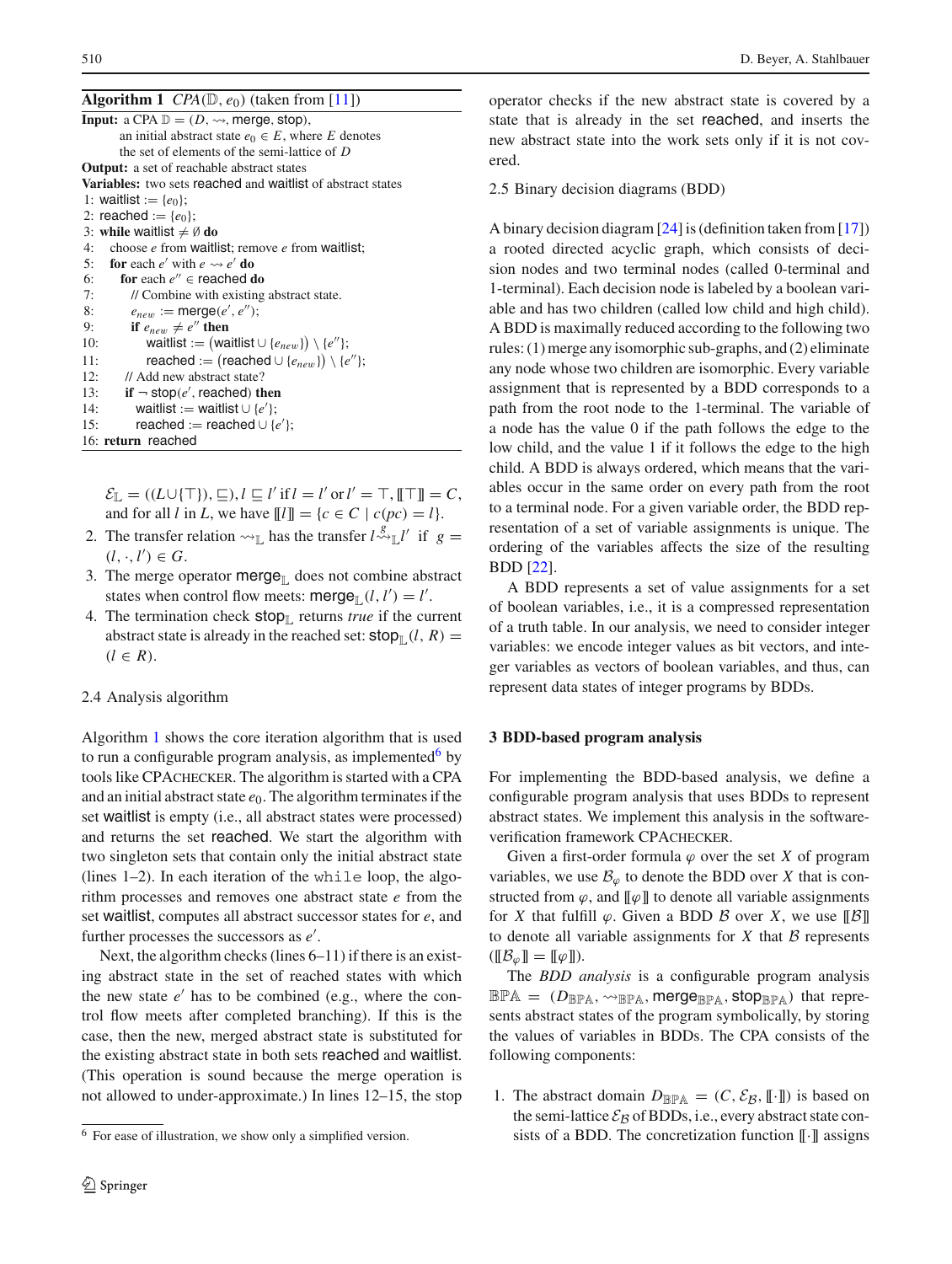

<span id="page-4-0"></span>**Fig. 1** Example C program (**a**) with its corresponding CFA (**b**) and the verification certificate (**c**); the program locations in (**b**) and (**c**) correspond to the line numbers in (**a**) before the line of code is executed. (**a**) Source code. (**b**) Control-flow automaton. (**c**) Abstract reachability graph

to an abstract state  $\beta$  the set  $\|\beta\|$  of all concrete states that are represented by the BDD. Formally, the lattice  $\mathcal{E}_B = (\hat{B}, \subseteq)$ —where  $\hat{B}$  is the set of all BDDs,  $\mathcal{B}_{true}$  is the BDD that represents all concrete states (1-terminal), and  $\mathcal{B}_{\text{false}}$  is the BDD that represents the empty set of states (0-terminal)— is induced by the partial order  $\sqsubseteq$ that is defined as:  $B \subseteq B'$  if  $[\![B]\!] \subseteq [\![B']\!]$ . (The join operator  $\sqcup$  of the lattice yields the least upper bound, which is the disjunction  $\vee$ ;  $\mathcal{B}_{true}$  is the top element  $\top$  of the lattice.)

2. The transfer relation  $\rightsquigarrow_{\mathbb{B} \mathbb{P} \mathbb{A}}$  has the transfer  $\mathcal{B}^{\mathcal{S}} \rightsquigarrow \mathcal{B}'$  if

$$
\mathcal{B}' = \begin{cases} \mathcal{B} \wedge \mathcal{B}_p & \text{if } g = (l, \text{ assume}(p), l') \\ \text{and } \mathcal{B} \wedge \mathcal{B}_p \neq \mathcal{B}_{false} \\ (\exists w : \mathcal{B}) \wedge \mathcal{B}_{w=e} & \text{if } g = (l, w := e, l') \end{cases}.
$$

- 3. The merge operator is defined by merge $_{\mathbb{BPA}}(\mathcal{B}, \mathcal{B}') =$  $B \sqcup B'$ . (This merge is precise, not overapproximating, because the join is the disjunction of BDDs.)
- 4. The termination check is defined by  $stop_{\mathbb{R}P\mathbb{A}}(\mathcal{B}, R)$  =  $\exists \mathcal{B}' \in R : \mathcal{B} \sqsubseteq \mathcal{B}'.$

We construct the composite program analysis by composing the CPA BPA for BDD-based analysis with the CPA L for location analysis, in order to also track the program locations. The resulting composite merge-operator merge  $\overline{\phantom{a}}$  sat-

isfies  $e' \sqsubseteq \text{merge}_\times(e, e')$ : it merges two composite states  $e = (l, \mathcal{B})$  and  $e' = (l', \mathcal{B}')$  such that  $(l', \mathcal{B} \vee \mathcal{B}')$  is returned if  $l = l'$ , and  $(l', \mathcal{B}')$  is returned otherwise. For further details on CPA composition, we refer to the literature [\[11\]](#page-11-31). The abstract state of the composition analysis consists of the program location from CPA L and the abstract data state (BDD) from the CPA BPA.

### 3.1 Example

Consider the program in Fig. [1a](#page-4-0), which is represented by the control-flow automaton (CFA) in Fig. [1b](#page-4-0). The error location (location 17, indicated by label ERROR) is not reachable in this simple example program, i.e., the program is safe. Figure [1c](#page-4-0) represents the corresponding abstract-reachability graph (ARG), which is also called 'verification certificate', for this verification task. The edges in the ARG represent successor computations along the control-flow edges of the corresponding CFA. The nodes in the ARG represent abstract states that are stored in the set reached by Algorithm [1,](#page-3-1) which are initial abstract states or constructed by computing abstract successor states according to the edges of the CFA, using the CPA algorithm and the composition of CPAs as described above. We label each node of the ARG with the program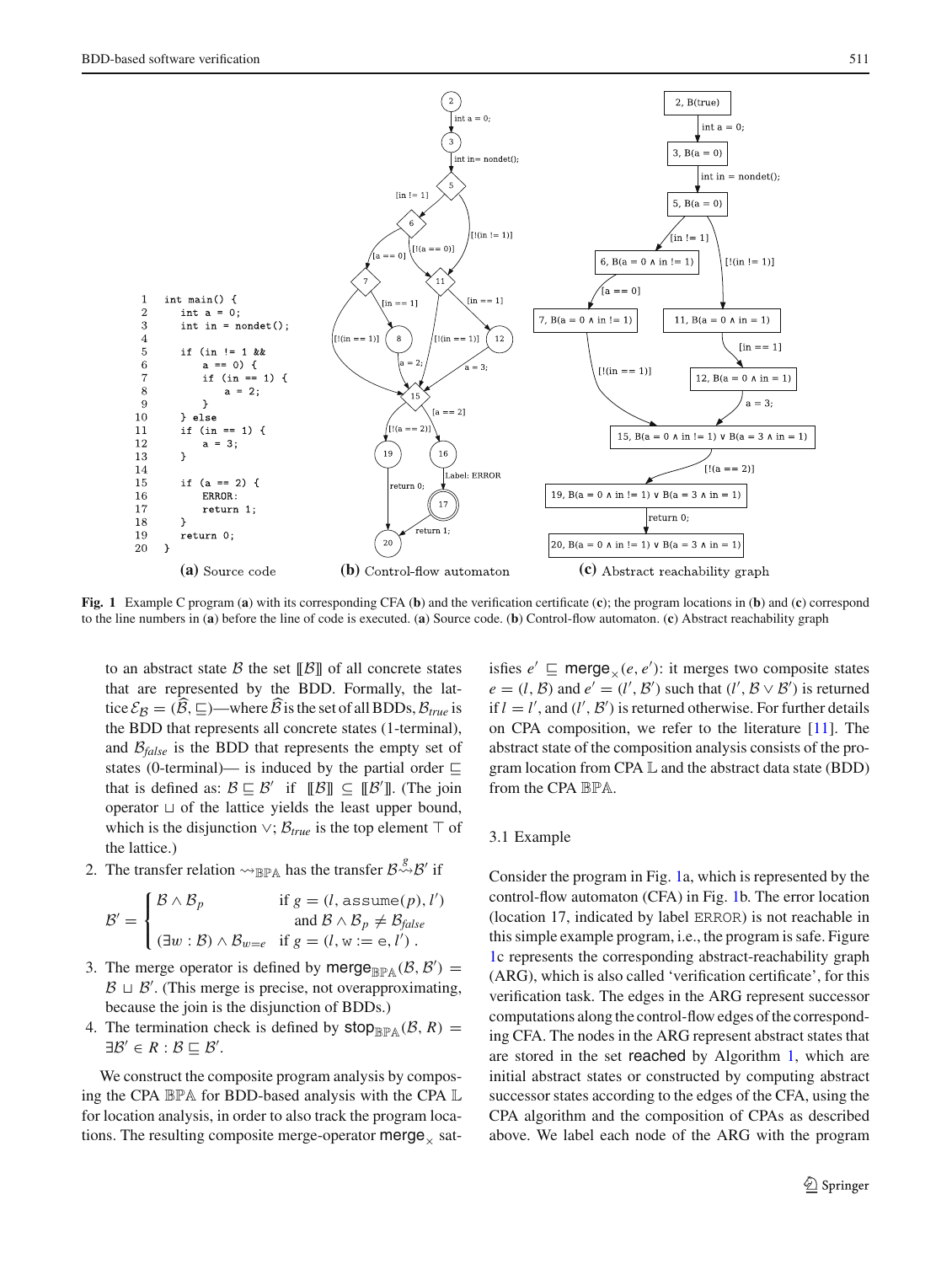location (which corresponds to the line number in Fig. [1a](#page-4-0) before the line is executed) and the BDD that represents the abstract data state. The set of states that are represented by the nodes of the ARG in Fig. [1c](#page-4-0) equals the set reached after the CPA algorithm has terminated.

The analysis starts at the initial program location  $l_0 = 2$ with the initial abstract state  $e_0 = (2, \mathcal{B}_{true})$ . The analysis then computes the abstract successor states by applying the transfer relation  $\rightsquigarrow$ . In our example, the abstract data state for location 3 is computed by quantifying the assigned variable in the BDD of the previous abstract state, creating a BDD for the constraint of control-flow edge int  $a = 0$  (assignment), and conjuncting it with the former BDD. The transfer along the edge  $(3, int in = nondet(), 5)$  does not change the abstract data state because (1) the variable that is defined by this edge had an unknown value before, and (2) it does not restrict the possible concrete states since the return value of nondet() is non-deterministic, i.e., unknown. Successors for CFA edges whose operations are assumptions are computed by conjuncting the BDD of the abstract data state for the predecessor location with the BDD for the respective assumption. For example, consider the CFA edge  $(5, [\text{in}])$  $!= 1$ ],6): the BDD  $B_{a=0}$  for the abstract predecessor state is conjuncted with the BDD  $B_{in}$  != 1 for the operation, resulting in the BDD  $B_{a=0} \wedge B_{in} = 1$  for the abstract successor state at location 6. Assignment operations are processed by first existential quantifying the variable that gets assigned a new value, and then the intermediate BDD is conjuncted with the BDD that represents the new value of the variable. For example, consider location 12, which has the BDD  $B_{a=0 \land in=1}$  as abstract data state, and process the controlflow edge (12,  $a = 3, 15$ ) (assignment): First, the variable a is quantified and BDD  $B_{in=1}$  is obtained as intermediate result, and then the BDD  $B_{a=3}$  for the assignment operation is conjuncted to the intermediate result such that the abstract successor state contains the BDD  $B_{in=1} \wedge B_{a=3}$  (which is merged with another BDD for location 15).

Abstract states that were computed for the same program location are—as defined by the CPA operator merge joined by computing the disjunction of the BDDs; the abstract data state  $B_{(a=0 \land in)} = 1 \lor (a=3 \land in=1)$  at location 15 is such a result of a join. After the analysis has terminated, the set reached of reached states contains at most one abstract state for each program location.

The successor computation of a given abstract state *e* stops (the abstract state is not added to the sets waitlist and reached for further processing), whenever an existing abstract state covers (i.e., is implied by) the abstract state *e*; this check is performed by the CPA operator stop. The analysis does not add abstract states to the set reached (not produced by the transfer relation) for the locations 8 and 16, because the BDDs evaluate to *false*. Thus, the error location 17 is not reachable.

### **4 Evaluation**

To demonstrate that a BDD-based analysis yields a significant performance improvement on a set of C programs with restricted operations on integer variables, we compare our simple BDD-based analysis with other approaches for software model checking.

# 4.1 Verification tasks

For the evaluation of our approach, we use the benchmark sets of reachability verification tasks from the RERS challenges 2012 and 2013 [\[39](#page-11-10)[,40](#page-11-11)]. Many of these programs are in the restricted class of C programs for which a BDD-based verification is interesting and promising. Table [1](#page-6-0) lists all programs from the RERS benchmark collection. In total, the collection consists of 2 760 verification tasks with reachability properties. The verification tasks were composed from  $46$  programs<sup>[7](#page-5-0)</sup> and 60 reachability properties to verify.

The programs were generated automatically by a tool for synthesizing verification problems [\[46](#page-11-35)[,47](#page-11-36)], with the goal of investigating the performance of different verification approaches for event-condition-action (ECA) systems. All programs follow the same structure: There is a number of (state) variables (with an initial value) that model the state of the system. The main function consists of one single while loop; the loop has no termination condition, i.e., the program does not necessarily terminate (reactive system). In each iteration of this loop, an integer value is consumed from standard input, after which a function is called that computes the successor state of the program, based on the input value and the current state of the program. The safety property (program invariant) is checked in an iteration that does not change any state variable. Whenever an invariant check fails, the function  $assert(0)$  is called; these calls are labeled with different names to distinguish the different safety properties. Thus, each verification task is a pair of the program and the C label that represents the safety property to be verified.

Table [1](#page-6-0) provides a detailed overview over some static and dynamic characteristics of the programs. In the first group of three columns, we quantify the size of the programs by size measures: we report the length of each program (in LOC), the number of state variables, and the number of different integer constants that are contained in the program. The second group of columns gives the number of logical operators: conjunctions, disjunctions, and negations in the program, respectively. The third group of columns gives the number of arithmetic operators: equalities and inequalities, strict and non-strict greater-than and less-than compar-

<span id="page-5-0"></span><sup>7</sup> There are Programs 1–19 and 28–54; there is a gap from number 20 to 27, for which no programs exist.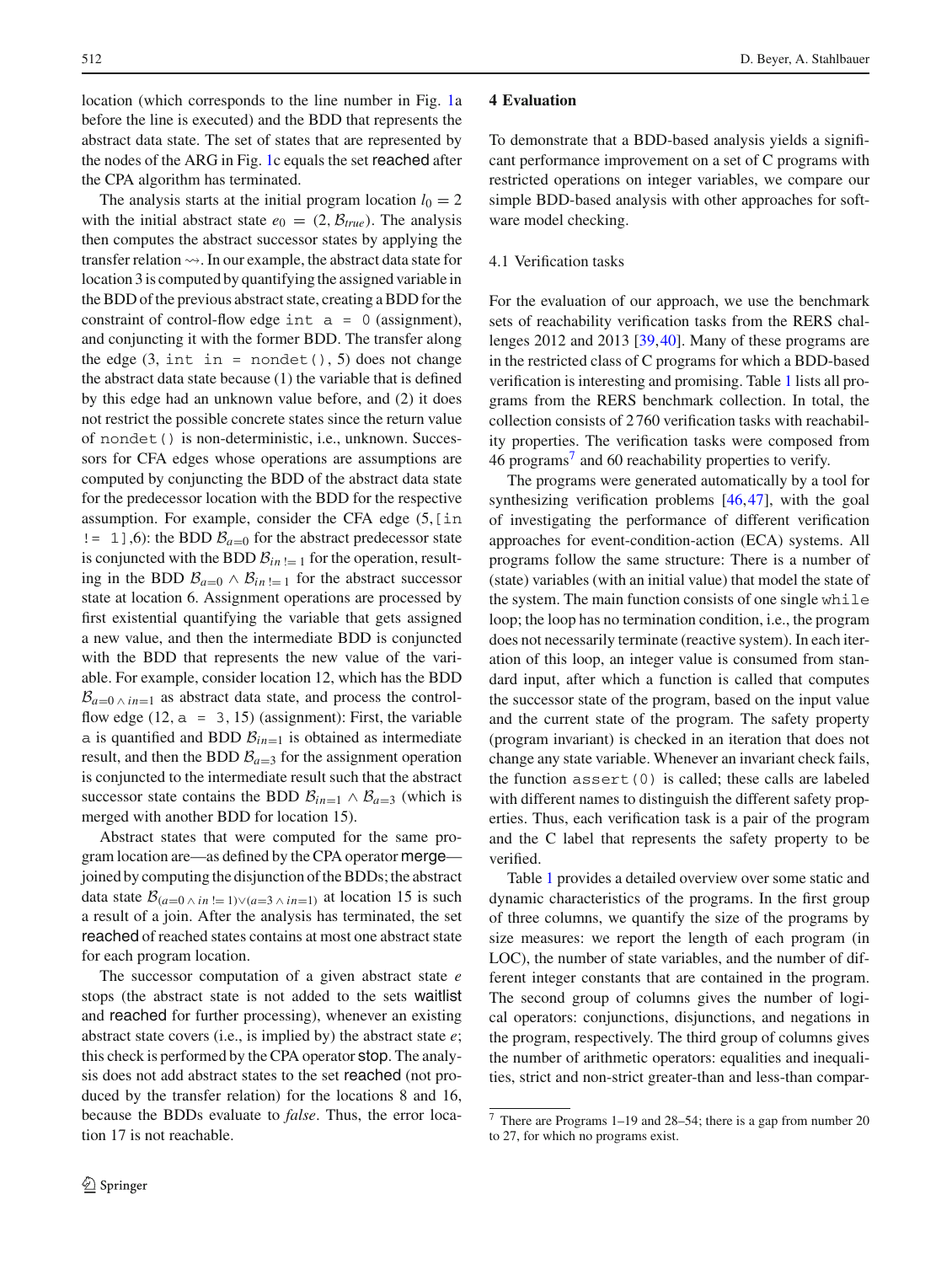|                |                    |                   | Size Measures       |                      |                   | Logical Operators |                  | Arithmetic Operators      |                   | Domain Types [2]            |                          | $-00$<br>$-\mathsf{c}$<br>gcc      |               |                              |                                  |                   |                    |
|----------------|--------------------|-------------------|---------------------|----------------------|-------------------|-------------------|------------------|---------------------------|-------------------|-----------------------------|--------------------------|------------------------------------|---------------|------------------------------|----------------------------------|-------------------|--------------------|
| Program Number | Classification     | Lines of Code     | State Variables     | Constants<br>Integer | Conjunctions      | Disjunctions      | Negations        | $\mathbb{I}$<br>$\vec{r}$ | Ń<br>Ñ            | $\ddotplus$                 | $*,/, \%$                | <b>BOOL</b>                        | Eq            | ADD                          | OTHER                            | S<br>CPU Time, in | Peak Memory, in MB |
| 1              | $ECA-EQ$           | 587               | $\scriptstyle{7}$   | 17                   | 906               | 42                | 253              | 1077                      | $\boldsymbol{0}$  | $\overline{0}$              | $\boldsymbol{0}$         | $\boldsymbol{0}$                   | 12            | $\boldsymbol{0}$             | $\boldsymbol{0}$                 | .03               | 58                 |
| $\,2$          | ECA-EQ             | 608               | 6                   | 18                   | 795               | 50                | 231              | 993                       | $\mathbf{0}$      | $\boldsymbol{0}$            | $\boldsymbol{0}$         | $\theta$                           | 11            | $\boldsymbol{0}$             | $\theta$                         | .05               | 56                 |
| $\sqrt{3}$     | ECA-EQ             | 1661              | 30                  | 13                   | 2516              | 329               | 1122             | 3062                      | $\boldsymbol{0}$  | $\boldsymbol{0}$            | $\boldsymbol{0}$         | $\theta$                           | 32            | $\boldsymbol{0}$             | $\theta$                         | .11               | 106                |
| $\overline{4}$ | $ECA-EQ$           | 4809              | 8                   | 19                   | 7369              | 768               | 1 1 4 0          | 8950                      | 0                 | 0                           | $\boldsymbol{0}$         | $\theta$                           | 22            | $\boldsymbol{0}$             | $\boldsymbol{0}$                 | .31               | 165                |
| 5              | ECA-EQ             | 11114             | 8                   | 21                   | 14 13 1           | 1596              | 1362             | 17626                     | $\overline{0}$    | $\overline{0}$              | $\overline{0}$           | $\overline{0}$                     | 34            | $\theta$                     | $\theta$                         | .58               | 264                |
| 6              | ECA-EQ             | 9463              | 30                  | 19                   | 12525             | 2295              | 4 4 0 2          | 15922                     | $\boldsymbol{0}$  | $\boldsymbol{0}$            | $\boldsymbol{0}$         | $\overline{0}$                     | 47            | $\theta$                     | $\theta$                         | .54               | 262                |
| $\overline{7}$ | ECA-EQ             | 73554             | 11                  | 17                   | 116254            | 10158             | 30132            | 136 555                   | $\overline{0}$    | $\overline{0}$              | $\boldsymbol{0}$         | $\overline{0}$                     | 151           | $\theta$                     | $\theta$                         | 4.5               | 1177               |
| 8              | $ECA-EQ$           | 171328            | 11                  | 19                   | 223012            | 18288             | 88998            | 261792                    | $\Omega$          | $\boldsymbol{0}$            | $\boldsymbol{0}$         | $\theta$                           | 259           | $\theta$                     | $\theta$                         | 9.8               | 2275               |
| 9              | $ECA-EQ$           | 184822            | 30                  | 21                   | 235770            | 39542             | 56866            | 293680                    | $\theta$          | $\boldsymbol{0}$            | $\boldsymbol{0}$         | $\theta$                           | 257           | $\boldsymbol{0}$             | $\boldsymbol{0}$                 | 11                | 2537               |
| 10             | ECA-MUL            | 518               | 5                   | 111                  | 749               | 60                | $\theta$         | 651                       | 296               | 152                         | 122                      | $\mathbf{1}$                       | 8             | $\boldsymbol{0}$             | 1                                | .06               | 64                 |
| 11             | ECA-MUL            | 891               | 6                   | 336                  | 1296              | 156               | 78               | 1025                      | 626               | 450                         | 369                      | $\boldsymbol{0}$                   | 9             | $\boldsymbol{0}$             | $\overline{2}$<br>$\overline{2}$ | .11               | 91                 |
| 12             | ECA-MUL            | 4063              | 5                   | 1278                 | 5164              | 744               | $\theta$         | 3797                      | 2858              | 1927                        | 1645                     | $\theta$                           | 17            | $\Omega$                     |                                  | .36               | 178                |
| 13<br>14       | ECA-MUL            | 4975<br>740       | 6                   | 1914<br>160          | 6168<br>825       | 745<br>126        | 421<br>$\theta$  | 4302<br>785               | 3516<br>343       | 3247<br>174                 | 2825                     | $\overline{0}$<br>$\theta$         | 18            | $\theta$<br>$\boldsymbol{0}$ | $\overline{2}$<br>$\mathbf{1}$   | .50<br>.06        | 222<br>69          |
| 15             | ECA-MUL<br>ECA-MUL | 1547              | 4<br>$\overline{4}$ | 854                  | 1830              | 240               | $\theta$         | 622                       | 1774              | 1252                        | 150<br>1122              | $\overline{0}$                     | 8<br>9        | $\boldsymbol{0}$             | 3                                | .20               | 136                |
| 16             | ECA-MUL            | 1498              | 4                   | 324                  | 1695              | 258               | $\overline{0}$   | 1403                      | 877               | 553                         | 467                      | $\boldsymbol{0}$                   | 11            | $\boldsymbol{0}$             | 1                                | .11               | 103                |
| 17             | ECA-MUL            | 2294              | 5                   | 1418                 | 3042              | 360               | $\theta$         | 804                       | 3070              | 2181                        | 1835                     | $\boldsymbol{0}$                   | 9             | $\mathbf{1}$                 | 3                                | .31               | 164                |
| 18             | ECA-MUL            | 3500              | $\overline{4}$      | 784                  | 3453              | 684               | $\theta$         | 3467                      | 1357              | 1024                        | 899                      | $\boldsymbol{0}$                   | 14            | $\boldsymbol{0}$             | 1                                | .25               | 134                |
| 19             | ECA-MUL            | 8273              | 5                   | 3872                 | 9150              | 1212              | $\theta$         | 5376                      | 6503              | 5333                        | 4796                     | $\theta$                           | 22            | $\theta$                     | 3                                | .78               | 286                |
| 28             | $ECA-EQ$           | 2050              | 138                 | 23                   | 1474              | 643               | 565              | 2441                      | $\theta$          | $\theta$                    | $\overline{0}$           | $\overline{0}$                     | 167           | $\boldsymbol{0}$             | $\overline{0}$                   | .11               | 69                 |
| 29             | ECA-MUL            | 1737              | 121                 | 394                  | 1478              | 566               | 404              | 1694                      | 637               | 459                         | 677                      | $\theta$                           | 125           | $\sqrt{2}$                   | 23                               | .16               | 78                 |
| 30             | ECA-MUL            | 2067              | 142                 | 422                  | 1563              | 628               | 496              | 2010                      | 493               | 410                         | 539                      | $\theta$                           | 85            | 3                            | 83                               | .16               | 81                 |
| 31             | $ECA-EQ$           | 7396              | 227                 | 21                   | 3640              | 1916              | 1725             | 6373                      | $\boldsymbol{0}$  | $\boldsymbol{0}$            | $\boldsymbol{0}$         | $\overline{0}$                     | 330           | $\boldsymbol{0}$             | $\theta$                         | .29               | 123                |
| 32             | ECA-MUL            | 9783              | 282                 | 2014                 | 5374              | 2437              | 1794             | 6872                      | 1986              | 3759                        | 5516                     | $\boldsymbol{0}$                   | 359           | $\mathbf{1}$                 | 60                               | .86               | 229                |
| 33             | ECA-MUL            | 11030             | 340                 | 1359                 | 5709              | 2699              | 2127             | 7807                      | 1740              | 2107                        | 3091                     | $\boldsymbol{0}$                   | 182           | $\mathbf{1}$                 | 300                              | .74               | 219                |
| 34             | $ECA-EQ$           | 93613             | 1754                | 20                   | 35032             | 19278             | 17121            | 62071                     | $\theta$          | $\boldsymbol{0}$            | $\boldsymbol{0}$         | $\overline{0}$                     | 3011          | $\boldsymbol{0}$             | $\theta$                         | 2.8               | 935                |
| 35             | ECA-MUL            | 110456            | 1923                | 14270                | 46954             | 22567             | 16246            | 61 201                    | 17412             | 40812                       | 60088                    | $\overline{0}$                     | 3125          | 3                            | 391                              | 9.6               | 1635               |
| 36             | ECA-MUL            | 111403            | 2278                | 8674                 | 46 229            | 23075             | 18288            | 64003                     | 14516             | 18471                       | 27 249                   | $\overline{0}$                     | 1224          | $\boldsymbol{0}$             | 2473                             | 7.0               | 1311               |
| 37             | $ECA-EQ$           | 126336            | 329                 | 24                   | 45015             | 25 5 97           | 23 234           | 81869                     | $\theta$          | $\theta$                    | $\boldsymbol{0}$         | $\overline{0}$                     | 1461          | $\boldsymbol{0}$             | $\theta$                         | 3.4               | 1158               |
| 38             | ECA-MUL            | 168870            | 440                 | 5097                 | 67583             | 33592             | 23891            | 90 36 3                   | 25 208            | 52425                       | 78 265                   | $\boldsymbol{0}$                   | 1764          | $\mathbf{1}$                 | 89                               | 13                | 1624               |
| 39             | ECA-MUL            | 121746            | 496                 | 4082                 | 50004             | 25 308            | 20 249           | 69924                     | 16133             | 36360                       | 52812                    | $\boldsymbol{0}$                   | 232           | $\boldsymbol{0}$             | 1185                             | 9.4               | 1623               |
| 40             | $ECA-EQ$           | 767117            | 1816                | 24                   | 230757            | 132 236           | 117466           | 421 306                   | $\theta$          | $\boldsymbol{0}$            | $\boldsymbol{0}$         | $\theta$                           | 6716          | $\boldsymbol{0}$             | $\boldsymbol{0}$                 | 21                | 4491               |
| 41             | ECA-MUL            | 963292            | 2 1 4 3             | 23014                | 327799            | 164083            | 116747           | 438389                    | 125994            | 416552                      | 610920                   | $\boldsymbol{0}$                   | 7546          | 1<br>$\mathbf{1}$            | 448                              | 100               | 10263              |
| 42<br>43       | ECA-MUL<br>ECA-EQ  | 790653<br>6361733 | 2301<br>13208       | 16773<br>26          | 280 185           | 141626<br>995 532 | 113158           | 394887<br>3173394         | 89137<br>$\theta$ | 221 660<br>$\boldsymbol{0}$ | 327724<br>$\overline{0}$ | $\boldsymbol{0}$<br>$\overline{0}$ | 1199<br>46804 | $\boldsymbol{0}$             | 7934<br>$\theta$                 | 68<br>410         | 8056<br>34621      |
| 44             | $ECA-EQ$           | 3643670           | 14 201              | 25                   | 1738525<br>952110 | 550005            | 886983<br>487826 | 1750532                   | $\boldsymbol{0}$  | $\boldsymbol{0}$            | $\boldsymbol{0}$         | $\boldsymbol{0}$                   | 33991         | $\boldsymbol{0}$             | $\theta$                         | 160               | 18937              |
| 45             | $ECA-EQ$           | 4385069           | 22173               | 117                  | 1 171 310         | 672959            | 639 215          | 2143818                   | $\overline{0}$    | $\overline{0}$              | $\overline{0}$           | $1\,$                              | 13034         | $\boldsymbol{0}$             | 31583                            | 450               | 29341              |
| 46             | $ECA-EQ$           | 484639            | 264                 | 29                   | 237172            | 31 25 2           | 86543            | 307825                    | 0                 | $\boldsymbol{0}$            | $\boldsymbol{0}$         | $\boldsymbol{0}$                   | 933           | $\boldsymbol{0}$             | $\boldsymbol{0}$                 | 13                | 2949               |
| 47             | ECA-MUL            | 266699            | 253                 | 15082                | 147126            | 17304             | 38962            | 147211                    | 39 25 2           | 125583                      | 189603                   | $\theta$                           | 577           | $\boldsymbol{0}$             | 52                               | $27\,$            | 3181               |
| 48             | ECA-MUL            | 766918            | 544                 | 19763                | 403541            | 48 166            | 120 300          | 422319                    | 91137             | 265168                      | 402 452                  | $\boldsymbol{0}$                   | 257           | $\boldsymbol{0}$             | 1240                             | 77                | 8318               |
| 49             | $ECA-EQ$           | 2398639           | 1392                | 30                   | 1074426           | 135 5 27          | 389827           | 1386381                   | $\theta$          | $\overline{0}$              | $\boldsymbol{0}$         | $\overline{0}$                     | 5044          | $\overline{0}$               | $\boldsymbol{0}$                 | 140               | 13311              |
| 50             | ECA-MUL            | 4618987           | 1870                | 33361                | 2209347           | 260 242           | 585072           | 2210721                   | 594145            | 1395380                     | 2076128                  | $\overline{0}$                     | 8369          | $\overline{0}$               | 385                              | 1100              | 39512              |
| 51             | ECA-MUL            | 7927698           | 3096                | 33431                | 3662316           | 425 837           | 1092415          | 3820245                   | 823889            | 2013760                     | 2985215                  | $\boldsymbol{0}$                   | 1551          | $\boldsymbol{0}$             | 10610                            | 2300              | 70096              |
| 52             | $ECA-EQ$           | 870021            | 2578                | 30                   | 305 293           | 168 509           | 152144           | 541495                    | $\theta$          | $\overline{0}$              | $\theta$                 | $\boldsymbol{0}$                   | 6882          | $\boldsymbol{0}$             | $\theta$                         | 30                | 5259               |
| 53             | ECA-MUL            | 878564            | 2473                | 28966                | 333 339           | 161699            | 116594           | 440377                    | 119604            | 280688                      | 391546                   | $\overline{0}$                     | 5658          | $\mathbf{1}$                 | 488                              | 75                | 7515               |
| 54             | ECA-MUL            | 5902289           | 9616                | 34607                | 1691858           | 877408            | 693174           | 2 4 2 4 2 6               |                   | 540 507 1 656 141 2 469 453 |                          | $\overline{0}$                     | 4964          | $\overline{0}$               | $20\,809$                        | 1500              | 50405              |
|                |                    |                   |                     |                      |                   |                   |                  |                           |                   |                             |                          |                                    |               |                              |                                  |                   |                    |

<span id="page-6-0"></span>**Table 1** Program classification and measures that characterize the programs (CPU time of gcc reported with up to two significant figures)

isons, addition and subtraction, and finally multiplication, division, and modulo. These measures provide an overview of how the designers of the benchmarks were choosing the parameters for increasing the complexity: for example, for Programs 1–9, the number of disjunctions monotonically increases. Other measures (length, conjunctions, negations, equality checks) also indicate an increase of the designated complexity. The benchmark generation has different parameters [\[46](#page-11-35)[,47](#page-11-36)], and those were varied throughout the benchmark set.

Considering the BDD-based representation, and mainly the well-known insight that BDDs do not scale well for the operation multiplication [\[25\]](#page-11-37), we partition the set of programs into two partitions: the first partition Eca-Eq contains all programs in which no multiplication of integer variables occurs, and the second partition Eca-Mul contains all programs that do not have that restriction in terms of operations on integer variables. Our partitioning is given in the (second) column 'Classification'. The fourth group of columns gives the domain types that a domain-type analysis [\[2](#page-10-6)] would have assigned. Domain types are assigned to individual variables; much more fine-grained than our assignment to the two partitions ECA-EQ and ECA-MUL. Our classification can be derived from domain types in the following way: if all variables of a program are of domain type BOOL or EQ, then the program is in partition Eca-Eq, otherwise in partition Eca-Mul. In other words, Eca-Eq contains all programs whose variables are only used in equality expressions  $($ ! and ==) and not with other arithmetic operators. If any other arithmetic operation is used on a program variable, then the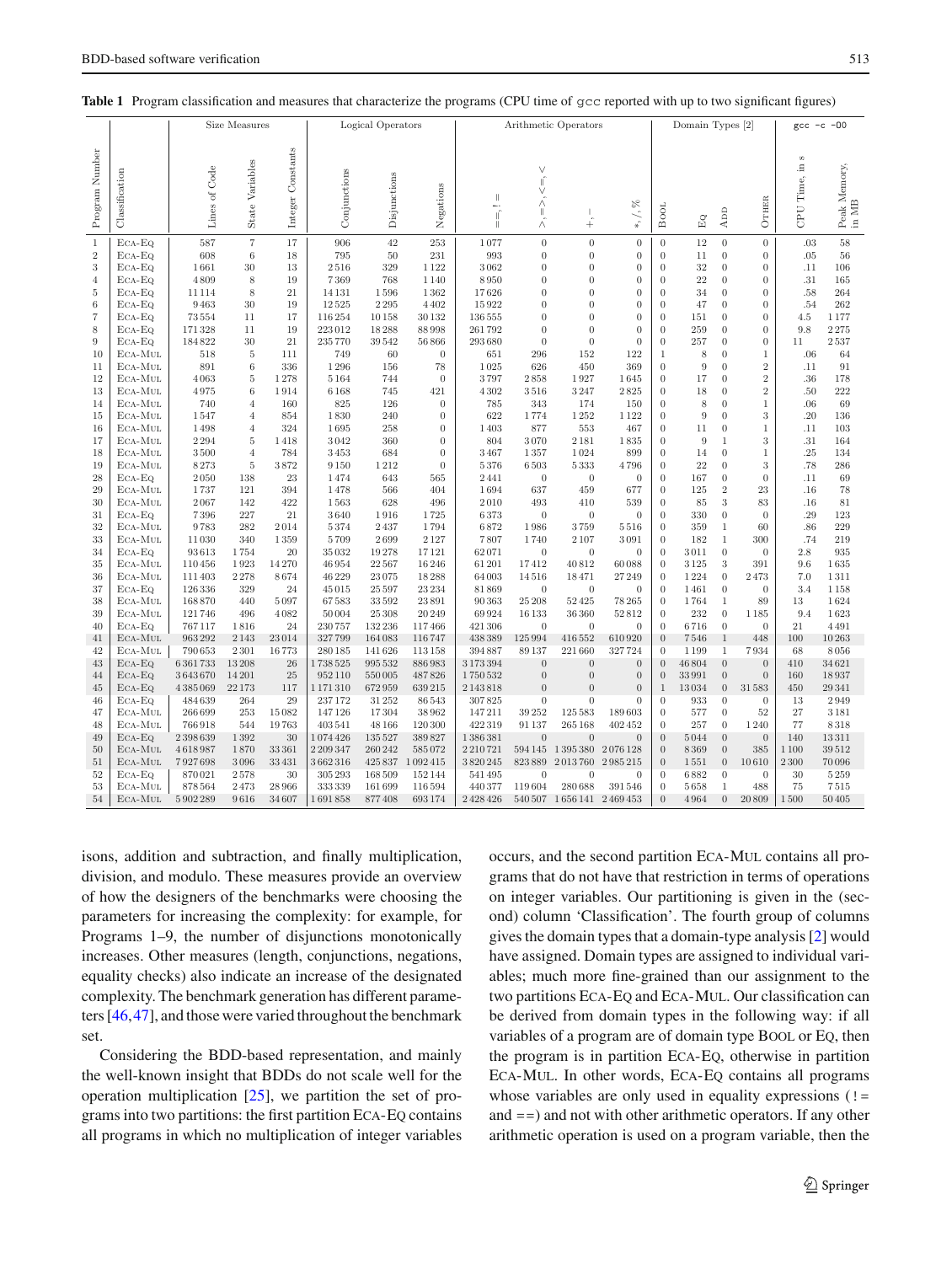program belongs to partition Eca-Mul. The classification of the programs is done by running a simple syntactical analysis.

Table [1](#page-6-0) shows that some programs are extremely large (in terms of LOC and the number of state variables), and our verification infrastructure can not handle those. To quantify the effect, we report the run time (CPU time with up to two significant figures) and memory consumption of GCC in the last two columns of the table. Based on those numbers, we have excluded eight programs from the benchmark set for our experiments, because solving them within the given resource constraints is not feasible. We restrict ourselves to those programs that can be compiled with a standard compiler (GCC 4.6.3 without linking and without optimization: gcc  $-c$  -O0) with less than 100 s of CPU time and with less than 10 GB of RAM. The excluded programs are highlighted in the table by bold background color.

In total, we consider 2 280 (out of 2 760) verification tasks for our experimental evaluation. The set of benchmark verification tasks and tables with detailed results are publicly available on the supplementary web page.<sup>8</sup>

### 4.2 Experimental setup

All experiments were performed on machines with an Intel Core i7-2600 3.4 GHz CPU and 32 GB of RAM. Open-JDK 1.7.0\_55 was used as the Java runtime environment and Linux 3.2.0-64 as operating-system kernel. We restricted the resources for each verification run to two CPU cores, 15 min of CPU time, and 15 GB of RAM. In order to leave sufficient RAM for the SMT solver, we configured a Java heap size to 10 GB. We assigned the subversion tag cpachecker-1.3.4-sttt14 to the version of CPAchecker that we have used for our experiments. The subversion repos-itory is publicly available.<sup>[9](#page-7-1)</sup> We used MathSAT 5.2.10 [\[32\]](#page-11-38) as SMT solver, and JavaBDD 1.0b[210](#page-7-2) as BDD package. We setup the JavaBDD package with an initial node table of size 100 million entries and a cache size of 500 thousand entries.

#### 4.3 Compared verification approaches

We first compared five standard configurations based on fundamentally different verification techniques. The approaches are all implemented in the same verification tool, in order to eliminate influence of the used SMT solver, libraries, and parser. Then, based on the results, we created a combination analysis that first analyses the program syntactically and if the program is suitable for a BDD-based analysis, then we verify it using BDDs, otherwise we verify it with another approach (selection from portfolio).

The first configuration 'Explicit Value' is an explicit-value analysis with counterexample-guided abstraction refinement (CEGAR) [\[16](#page-11-14)]. An abstract state of this analysis describes the value of variables enumeratively (not symbolically) using value assignments. CEGAR with constraint-sequence interpolation [\[16\]](#page-11-14) is used in order to track only those variables that are relevant to verify the safety property. The second configuration 'Bounded Loops (BMC)' is a standard bounded model-checking (BMC) configuration that unwinds loops up to a bound of 100. This analysis does not compute abstractions. The third configuration 'Predicate Abstraction' is a predicate analysis that computes boolean predicate abstractions based on adjustable-block encoding (ABE) [\[14\]](#page-11-12). The analysis is configured to compute abstractions only at loop heads. Since each program from the benchmark set contains exactly one loop, there is only one program location for which abstractions are computed. The predicates for the abstraction precision are derived from infeasible counterexample paths using CEGAR [\[33\]](#page-11-39) and Craig interpolation [\[34](#page-11-40)[,37](#page-11-17)]. The fourth configuration 'Predicate Impact' uses the Impact algorithm [\[19,](#page-11-19)[44\]](#page-11-20), which, in contrast to predicate abstraction, does not compute strongest-post conditions and abstracts those to more abstract formulas, but uses a conjunction of Craig interpolants as abstract states. A detailed conceptual and experimental comparison of 'Predicate Abstraction' and 'Predicate Impact' is available in the literature [\[19\]](#page-11-19). The fifth configuration 'BDD' is a BDD-based analysis that was described earlier in this paper.

The new configuration 'BDD + Predicate Impact' was introduced based on the results of the first set of experiments, and runs a different analysis depending on the program classification. If the input program belongs to class Eca-Eq, then it performs the BDD-based analysis, otherwise it performs the Impact-based analysis.

### 4.4 Results for Eca-Eq

First, we apply all five configurations to the 16 programs of class EcA-Eq $^{11}$  $^{11}$  $^{11}$ , which yields a total of 960 verification tasks (16 programs  $\times$  60 properties). Table [2](#page-8-0) presents the results: the first column specifies the program by its program number, for each of the five analyses, one group of columns represents the corresponding results. In each of the column groups, the first sub-column gives the number of solved verification tasks, the second and third sub-columns indicate the verification time (sum and mean, respectively), where all values are given in seconds of CPU time with two significant figures. The fourth sub-column gives the number of abstract states in the set of reached states (in 1 000 states).

<sup>8</sup> [http://www.sosy-lab.org/~dbeyer/cpa-bdd/.](http://www.sosy-lab.org/~dbeyer/cpa-bdd/)

<span id="page-7-0"></span><sup>9</sup> [https://svn.sosy-lab.org/software/cpachecker/tags/.](https://svn.sosy-lab.org/software/cpachecker/tags/)

<span id="page-7-2"></span><span id="page-7-1"></span><sup>10</sup> [http://javabdd.sourceforge.net/.](http://javabdd.sourceforge.net/)

<span id="page-7-3"></span><sup>&</sup>lt;sup>11</sup> Four ECA-EQ programs were removed due to GCC timeout.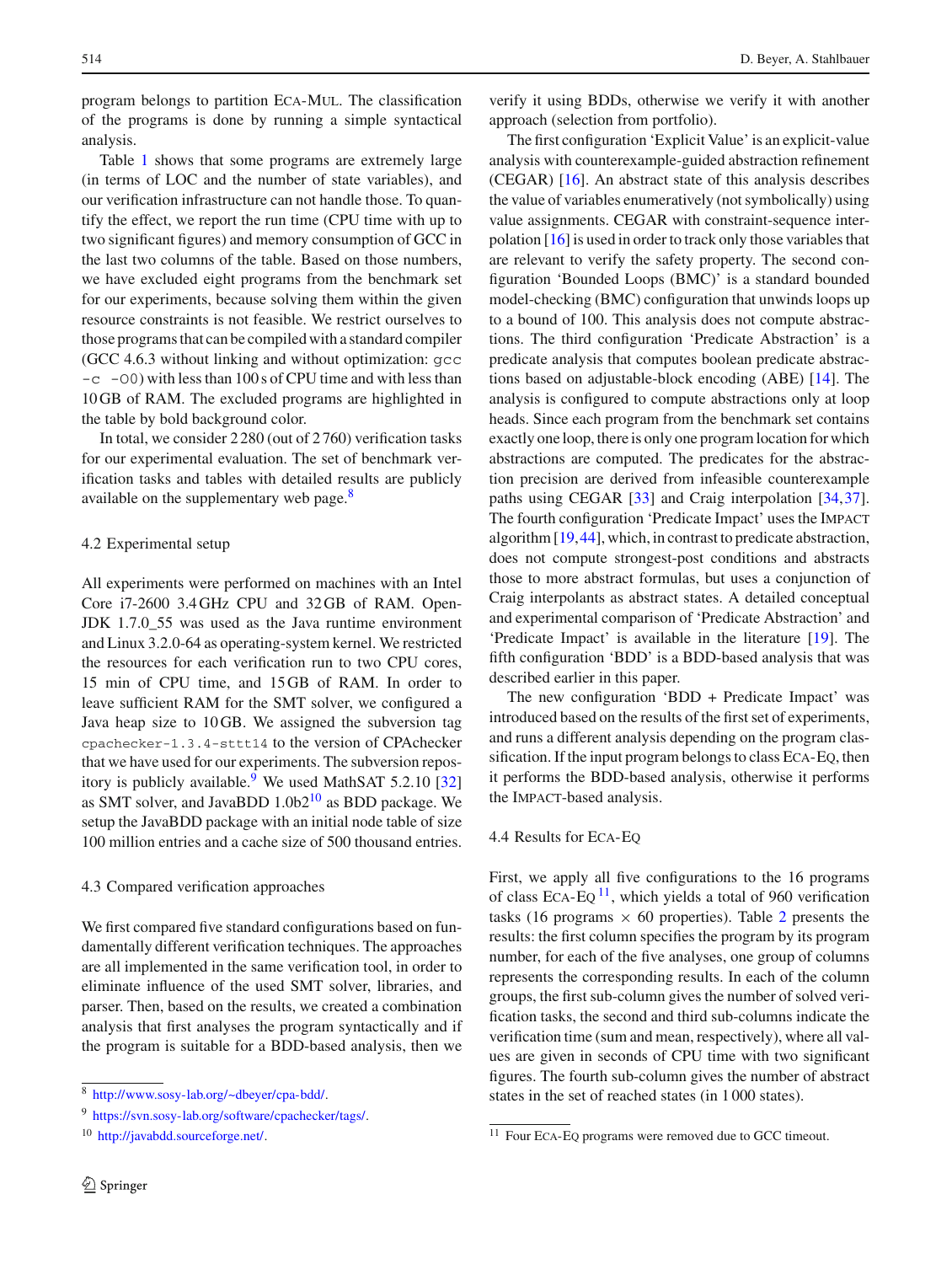<span id="page-8-0"></span>

|  | <b>Table 2</b> Verification tasks for programs of class ECA-EQ |  |  |  |  |
|--|----------------------------------------------------------------|--|--|--|--|
|--|----------------------------------------------------------------|--|--|--|--|

| Analysis                                                   |                            |                                       | Explicit Value                 |                                                                                                          | Bounded Loops (BMC)                   |                                                  |                                            |                                                                                                        | Predicate Abstraction                        |                                            |                                    |                                                                                                                  |                                        | Predicate Impact                                          |                                                 |                                                                                                     | <b>BDD</b>                       |                                                 |                                    |                                                                                |
|------------------------------------------------------------|----------------------------|---------------------------------------|--------------------------------|----------------------------------------------------------------------------------------------------------|---------------------------------------|--------------------------------------------------|--------------------------------------------|--------------------------------------------------------------------------------------------------------|----------------------------------------------|--------------------------------------------|------------------------------------|------------------------------------------------------------------------------------------------------------------|----------------------------------------|-----------------------------------------------------------|-------------------------------------------------|-----------------------------------------------------------------------------------------------------|----------------------------------|-------------------------------------------------|------------------------------------|--------------------------------------------------------------------------------|
| Number<br>Program                                          | Solved                     | Time (sum)                            | (mean)<br>Time                 | (mean)<br>set,<br>reached<br>states<br>$\overline{0}00$<br>$_{\rm of}$<br>Size<br>$\rightarrow$<br>$\Xi$ | Solved                                | Time (sum)                                       | Time (mean)                                | (mean)<br>set,<br>reached<br>states<br>$\frac{1}{2}$<br>$_{\rm of}$<br>Size<br>$\overline{ }$<br>$\Xi$ | Solved                                       | Time (sum)                                 | Time (mean)                        | (mean)<br>set,<br>reached<br>states<br>$\overline{0}00$<br>$_{\rm of}$<br>Size<br>$\overline{\phantom{0}}$<br>E. | Solved                                 | Time (sum)                                                | Time (mean)                                     | (mean)<br>set,<br>of reached<br>$_{\rm states}$<br>$\overline{0}00$<br>Size<br>$\overline{ }$<br>E. | Solved                           | Time (sum)                                      | (mean)<br>Time                     | (mean)<br>of reached set,<br>$000\rm\; states$<br>Size<br>$\overline{ }$<br>£. |
| $\sqrt{2}$<br>3<br>4<br>5<br>6<br>$\overline{7}$<br>8<br>9 | 60<br>60<br>60<br>60<br>41 | 550<br>520<br>5400<br>12000<br>21 000 | 9.2<br>8.7<br>91<br>200<br>520 | 29.3<br>16.3<br>877.6<br>1301.3<br>4015.1                                                                | 13<br>7<br>13<br>24<br>24<br>25<br>23 | 120<br>45<br>200<br>6400<br>1400<br>1500<br>7100 | 9.5<br>6.5<br>15<br>270<br>60<br>62<br>310 | 7.0<br>2.7<br>17.4<br>213.2<br>162.6<br>106.1<br>1012.9                                                | 60<br>60<br>60<br>60<br>60<br>57             | 680<br>590<br>1300<br>4500<br>6800<br>5400 | 11<br>9.9<br>22<br>75<br>110<br>94 | 8.5<br>5.7<br>28.1<br>181.2<br>168.2<br>129.0                                                                    | 60<br>60<br>43<br>60<br>36<br>16<br>59 | 600<br>550<br>930<br>4900<br>4 3 0 0<br>1 1 0 0<br>23 000 | 10<br>9.2<br>$\bf 22$<br>81<br>120<br>68<br>380 | 6.7<br>6.1<br>23.9<br>96.8<br>171.9<br>102.2<br>946.7                                               | 60<br>60<br>60<br>60<br>60<br>60 | 440<br>380<br>840<br>2 1 0 0<br>2 1 0 0<br>1500 | 7.3<br>6.4<br>14<br>35<br>35<br>26 | 5.8<br>2.3<br>12.4<br>197.4<br>110.7<br>74.0                                   |
| 28<br>31<br>34<br>37<br>40<br>46<br>52                     | 28<br>13<br>7<br>3         | 880<br>1500<br>1700<br>25<br>900      | 32<br>120<br>250<br>25<br>300  | 436.7<br>$1\,245.0$<br>2718.2<br>99.0<br>2444.6                                                          | 28<br>29<br>26                        | 470<br>1000<br>9 2 0 0                           | 17<br>35<br>360                            | 14.2<br>38.4<br>372.2                                                                                  | 56<br>51<br>$\overline{1}$<br>$\overline{1}$ | 2800<br>11000<br>300<br>220                | 49<br>220<br>300<br>220            | 11.8<br>22.1<br>148.7<br>198.1                                                                                   | 47<br>47<br>11                         | 1900<br>6 1 0 0<br>3600<br>71                             | 40<br>130<br>320<br>71                          | 9.2<br>26.0<br>236.9<br>99.5                                                                        | 60<br>29<br>27<br>27<br>29<br>29 | 810<br>550<br>18000<br>740<br>6400<br>1800      | 13<br>19<br>680<br>27<br>220<br>62 | 22.7<br>16.1<br>232.7<br>8.5<br>55.2<br>19.0                                   |
| Total<br>solved                                            | 333                        | 44 000                                | 130                            | 1059.9                                                                                                   | 212                                   | 28 000                                           | 130                                        | 219.3                                                                                                  | 466                                          | 34 000                                     | 73                                 | 70.8                                                                                                             | 440                                    | 46 000                                                    | 110                                             | 171.9                                                                                               | 561                              | 36 000                                          | 64                                 | 61.8                                                                           |

The last line of the table, 'Total solved', summarizes the overall, solved results: The BDD-based analysis outperforms the other analyses in both relevant measures. The analysis is the most effective: it solves 561 verification tasks. The analysis is also the most efficient: it has the lowest average CPU time consumption of 64 s per verification task. All other approaches solve fewer verification tasks and need significantly more time (on average per task).

Figure [2](#page-8-1) illustrates the results using a quantile plot (cf. [\[7\]](#page-10-3) for more details on this type of plots). For each approach, we plot a graph (a series of data points). One data point (*x*, *y*) in such a graph indicates that *x* verification tasks were successfully verified in up to *y* seconds of CPU time each, by the corresponding configuration. The integral below each graph illustrates the accumulated verification time for all solved verification tasks. The plot in Fig. [2](#page-8-1) illustrates that the BDDbased analysis outperforms the other analyses both in terms of effectiveness and efficiency.

A more detailed picture of the results of the BDD-based analysis is shown in Table [3.](#page-9-0) The results can be interpreted with respect to the structure and size of the programs. In general, the performance of the BDD-based analysis decreases with a growing number of BDD nodes. The number of BDD nodes depends on the number of variables that are encoded (and on the ordering of the variables, but we do not discuss variable orderings here). For example, Program 34 has a large number of state variables (compared to Programs 1–7), and thus, the BDD-based analysis needs significantly more time for verification tasks of Program 34. Programs 34, 40, and 52 use more than 1 000 state variables. Due to the large state space of those programs, the analysis does not succeed in



<span id="page-8-1"></span>**Fig. 2** Verification tasks for programs of class Eca-Eq, CPU time given in seconds, y-axis uses logarithmic scale

correctness proofs (for which the whole state space must be inspected). The BDD-based analysis can find violations of properties, because it is not necessary to inspect the complete state space in those cases.

Also the range of values per variable matters: one integer variable in the program is encoded by several boolean variables in the BDD; the number of boolean variables depends on the number of different values that a program variable can have. Since programs from the category Eca-Eq contain only the operators  $==$  and  $!=$ , the number of different values can be computed from the number of different integer constants that are used in combination with the variables. Also, combining the BDD-based analysis with constant propagation might be an optimization for reducing the number of variables to be stored in the BDDs.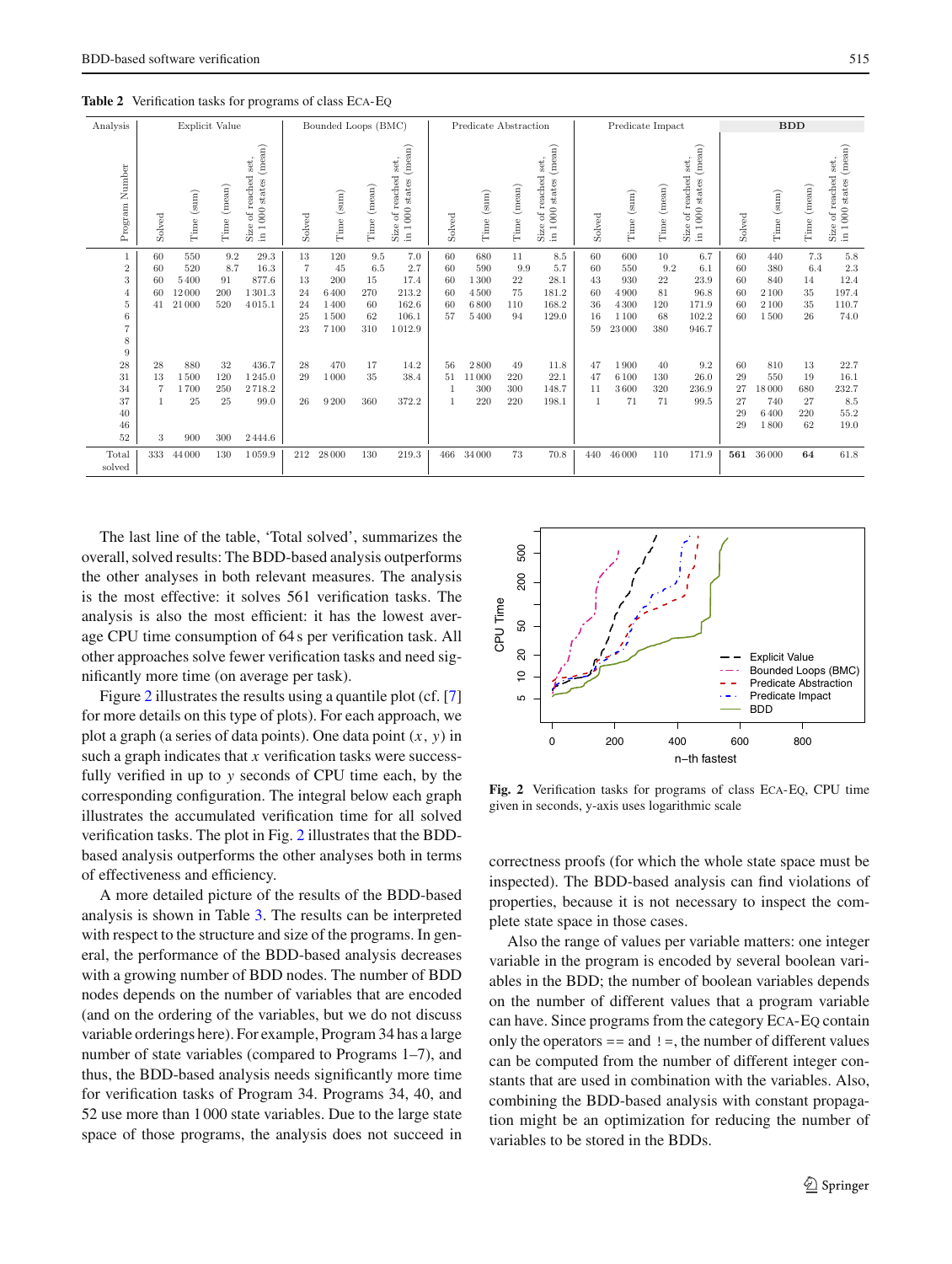|                |                 |                      |                   | Program structure and relevant operators |              |           |                  | <b>BDD</b> Analysis |               |             |                                                                 |                                               |  |  |
|----------------|-----------------|----------------------|-------------------|------------------------------------------|--------------|-----------|------------------|---------------------|---------------|-------------|-----------------------------------------------------------------|-----------------------------------------------|--|--|
| Program Number | State Variables | Constants<br>Integer | $\frac{1}{\cdot}$ | Conjunctions                             | Disjunctions | Negations | 'True'<br>Solved | Solved 'False'      | (sum)<br>Time | Time (mean) | (mean)<br>Size of reached set,<br>$000$ states<br>$\frac{1}{2}$ | Number of BDD nodes,<br>in 1 000 nodes (mean) |  |  |
| $\mathbf{1}$   | 7               | 17                   | 1077              | 906                                      | 42           | 253       | 47               | 13                  | 440           | 7.3         | 5.8                                                             | 138.4                                         |  |  |
| $\overline{2}$ | 6               | 18                   | 993               | 795                                      | $50\,$       | 231       | 53               | $\overline{7}$      | 380           | 6.4         | 2.3                                                             | 58.6                                          |  |  |
| 3              | 30              | 13                   | 3062              | 2516                                     | 329          | 1122      | 47               | 13                  | 840           | 14          | 12.4                                                            | 242.0                                         |  |  |
| $\overline{4}$ | 8               | 19                   | 8950              | 7369                                     | 768          | 1140      | 36               | 24                  | 2 100         | 35          | 197.4                                                           | 7460.0                                        |  |  |
| 5              | 8               | 21                   | 17626             | 14131                                    | 1596         | 1362      | 36               | 24                  | 2 100         | 35          | 110.7                                                           | 6214.7                                        |  |  |
| 6              | 30              | 19                   | 15922             | 12525                                    | 2295         | 4402      | 35               | 25                  | 1500          | 26          | 74.0                                                            | 2965.7                                        |  |  |
| 7              | 11              | 17                   | 136 555           | 116254                                   | 10158        | 30132     |                  |                     |               |             |                                                                 |                                               |  |  |
| 8              | 11              | 19                   | 261792            | 223012                                   | 18288        | 88998     |                  |                     |               |             |                                                                 |                                               |  |  |
| 9              | 30              | 21                   | 293680            | 235770                                   | 39542        | 56866     |                  |                     |               |             |                                                                 |                                               |  |  |
| 28             | 138             | 23                   | 2441              | 1474                                     | 643          | 565       | 32               | 28                  | 810           | 13          | 22.7                                                            | 467.9                                         |  |  |
| 31             | 227             | 21                   | 6373              | 3640                                     | 1916         | 1725      | $\bf{0}$         | 29                  | 550           | 19          | 16.1                                                            | 1811.6                                        |  |  |
| 34             | 1754            | 20                   | 62071             | 35032                                    | 19278        | 17121     | $\bf{0}$         | 27                  | 18000         | 680         | 232.7                                                           | 70856.2                                       |  |  |
| 37             | 329             | 24                   | 81869             | 45015                                    | 25 5 97      | 23234     | $\bf{0}$         | 27                  | 740           | 27          | 8.5                                                             | 1510.0                                        |  |  |
| 40             | 1816            | 24                   | 421 306           | 230757                                   | 132 236      | 117466    | $\bf{0}$         | 29                  | 6400          | 220         | 55.2                                                            | 43818.8                                       |  |  |
| 46             | 264             | 29                   | 307825            | 237172                                   | 31 25 2      | 86543     | $\bf{0}$         | 29                  | 1800          | 62          | 19.0                                                            | 1991.8                                        |  |  |
| 52             | 2578            | 30                   | 541 495           | 305 293                                  | 168 509      | 152144    |                  |                     |               |             |                                                                 |                                               |  |  |

<span id="page-9-0"></span>**Table 3** BDD analysis: details for verification tasks for programs of type Eca-Eq



<span id="page-9-2"></span>**Fig. 3** All verification tasks (all programs)

4.5 Results for Eca-Mul

The benchmark set ECA-MUL contains 1320 verification tasks for 22 programs<sup>[12](#page-9-1)</sup> that use multiplications among the arithmetic operations in the programs (cf. Table [1\)](#page-6-0). BDDs are known to be inefficient for representing multiplications [\[25](#page-11-37)]. Therefore, we do not discuss the configuration that is 'purely' based on BDDs any further for programs in class Eca-M<sub>UL</sub>

We start presenting the overall picture: Figure [3](#page-9-2) shows that on the full set of all 38 programs, the configuration 'Predicate Impact' is the best individual analysis, followed by 'Predicate Abstraction'. However, a configuration that chooses an appropriate analysis technique automatically, based on the insights from the previous experiments, can considerably increase the effectiveness and efficiency of the verification process (cf. right-most graph for 'BDD + Predicate Impact').

Table [4](#page-10-7) presents the details, where the column structure is similar to Table [2,](#page-8-0) just with the new column group for 'BDD + Predicate Impact' instead of 'BDD'. The predicate-impact analysis can solve 1,206 verification tasks, which is 68 verification tasks more than the predicate-abstraction-based analysis can solve. The approach that is based on bounded model checking solves 837 verification tasks, and the approach based on explicit-state model checking with abstraction can solve only 604 verification tasks.

The combination analysis 'BDD + Predicate Impact' is superior in our context: it verifies 1,329 verification tasks and is thus the most *effective* verification approach; and with an average of 54 s of CPU time per verification task, the analysis is also the most *efficient* approach.

Our results illustrate that it is beneficial to classify programs according to the operations that occur in the program and to run an appropriate analysis that can provide the results in the most effective and efficient way. The Impact-based analysis performs quite well, independent from the program class, but can be significantly improved by combining it with the BDD-based analysis.

# **5 Conclusion**

We implemented a BDD-based verification approach for software model checking [\[18](#page-11-0)] and explored the application of a purely BDD-based analysis to software, namely the programs from the RERS challenge [\[39](#page-11-10)]. We compared the effective-

<span id="page-9-1"></span><sup>&</sup>lt;sup>12</sup> Four ECA-MUL programs were removed due to GCC timeout.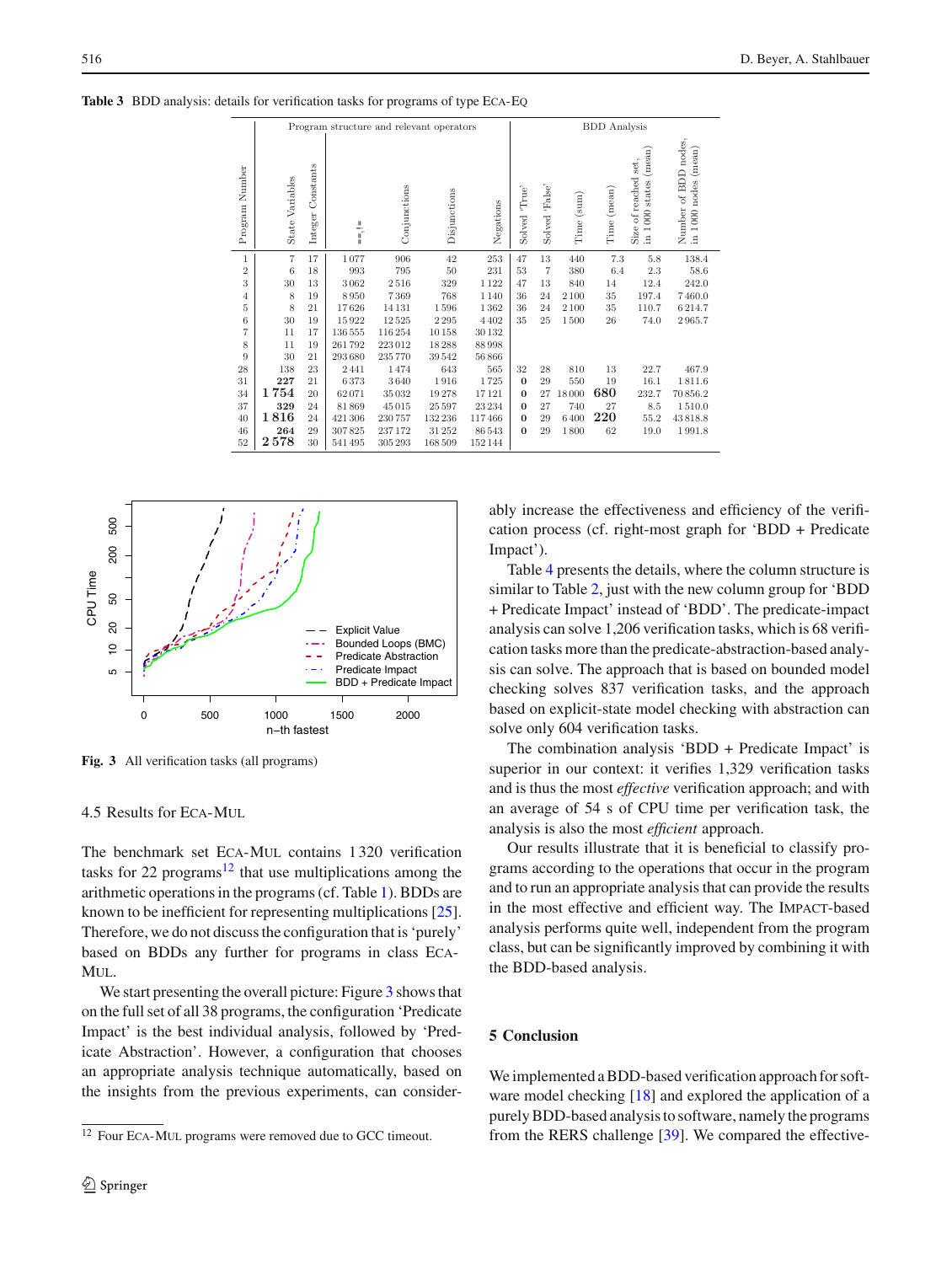| Analysis                                                                                                       |                            |                                       | Explicit Value                 |                                                  |                                                    | Bounded Loops (BMC)                              |                                            | ັອ∙                                                     | Predicate Abstraction            |                                            |                                             |                                                   | Predicate Impact                       |                                                     |                                               |                                                       | <b>BDD</b> + Predicate Impact    |                                                 |                                    |                                                 |
|----------------------------------------------------------------------------------------------------------------|----------------------------|---------------------------------------|--------------------------------|--------------------------------------------------|----------------------------------------------------|--------------------------------------------------|--------------------------------------------|---------------------------------------------------------|----------------------------------|--------------------------------------------|---------------------------------------------|---------------------------------------------------|----------------------------------------|-----------------------------------------------------|-----------------------------------------------|-------------------------------------------------------|----------------------------------|-------------------------------------------------|------------------------------------|-------------------------------------------------|
|                                                                                                                |                            |                                       |                                |                                                  |                                                    |                                                  |                                            |                                                         |                                  |                                            |                                             |                                                   |                                        |                                                     |                                               |                                                       |                                  |                                                 |                                    |                                                 |
| Program Number                                                                                                 | Solved                     | Time (sum)                            | Time (mean)                    | in 1000 states (mean)<br>set,<br>Size of reached | Solved                                             | Time (sum)                                       | Time (mean)                                | Size of reached set,<br>in $1\,000$ states (mean)       | Solved                           | Time (sum)                                 | Time (mean)                                 | Size of reached set,<br>in $1\,000$ states (mean) | Solved                                 | Time (sum)                                          | Time (mean)                                   | in 1000 states (mean)<br>set,<br>Size of reached      | Solved                           | Time (sum)                                      | Time (mean)                        | in 1000 states (mean)<br>Size of reached set    |
| $\mathbf{1}$<br>$\sqrt{2}$<br>3<br>$\overline{4}$<br>$\bf 5$<br>$\,6$<br>$\scriptstyle{7}$<br>$\,$ 8 $\,$<br>9 | 60<br>60<br>60<br>60<br>41 | 550<br>520<br>5400<br>12000<br>21 000 | 9.2<br>8.7<br>91<br>200<br>520 | 29.3<br>16.3<br>877.6<br>1301.3<br>4015.1        | 13<br>$\overline{7}$<br>13<br>24<br>24<br>25<br>23 | 120<br>45<br>200<br>6400<br>1400<br>1500<br>7100 | 9.5<br>6.5<br>15<br>270<br>60<br>62<br>310 | 7.0<br>2.7<br>17.4<br>213.2<br>162.6<br>106.1<br>1012.9 | 60<br>60<br>60<br>60<br>60<br>57 | 680<br>590<br>1300<br>4500<br>6800<br>5400 | 11<br>9.9<br>$\sqrt{22}$<br>75<br>110<br>94 | 8.5<br>5.7<br>28.1<br>181.2<br>168.2<br>129.0     | 60<br>60<br>43<br>60<br>36<br>16<br>59 | 600<br>550<br>930<br>4900<br>4300<br>1100<br>23 000 | 10<br>9.2<br>$22\,$<br>81<br>120<br>68<br>380 | 6.7<br>6.1<br>23.9<br>96.8<br>171.9<br>102.2<br>946.7 | 60<br>60<br>60<br>60<br>60<br>60 | 450<br>380<br>830<br>2 1 0 0<br>2 1 0 0<br>1500 | 7.5<br>6.4<br>14<br>35<br>35<br>25 | 4.9<br>2.1<br>10.4<br>156.1<br>$95.5\,$<br>62.2 |
| 10                                                                                                             | 39                         | 330                                   | 8.5                            | 22.6                                             | 27                                                 | 170                                              | $6.5\,$                                    | $2.8\,$                                                 | 60                               | 540                                        | $9.0\,$                                     | 4.3                                               | 60                                     | 470                                                 | 7.8                                           | 4.0                                                   | 60                               | 530                                             | 8.9                                | 4.0                                             |
| 11                                                                                                             | 15                         | 240                                   | 16                             | 106.3                                            | 60                                                 | 450                                              | 7.5                                        | 3.2                                                     | 60                               | 710                                        | 12                                          | 4.3                                               | 60                                     | 600                                                 | 10                                            | 4.3                                                   | 60                               | 660                                             | 11                                 | 4.3                                             |
| 12                                                                                                             | 24                         | 7200                                  | 300                            | 2 1 3 3 . 2                                      | 60                                                 | 1 1 0 0                                          | 18                                         | 17.9                                                    | 60                               | 2400                                       | 39                                          | 22.3                                              | 60                                     | 1500                                                | 25                                            | 22.3                                                  | 60                               | 1700                                            | 28                                 | 22.3                                            |
| 13                                                                                                             | 9                          | $3\,300$                              | 360                            | 795.0                                            | 60                                                 | 1100                                             | 18                                         | 17.8                                                    | 56                               | 5200                                       | 93                                          | 23.9                                              | 60                                     | 2600                                                | 44                                            | 24.7                                                  | 60                               | 2800                                            | 46                                 | 24.7                                            |
| 14                                                                                                             | 29                         | 370                                   | 13                             | 172.2                                            | 41                                                 | 460                                              | 11                                         | 9.1                                                     | 60                               | 820                                        | 14                                          | 9.4                                               | 60                                     | 750                                                 | 13                                            | 8.7                                                   | 60                               | 820                                             | 14                                 | 8.7                                             |
| 15                                                                                                             | 25                         | 760                                   | 30                             | 196.1                                            | 60                                                 | 680                                              | 11                                         | 6.2                                                     | 60                               | 2000                                       | 34                                          | $8.5\,$                                           | 60                                     | 990                                                 | 16                                            | 8.5                                                   | 60                               | 1 1 0 0                                         | 18                                 | 8.5                                             |
| 16                                                                                                             | 5                          | 590                                   | 120                            | 2198.3                                           | 40                                                 | 1100                                             | 28                                         | 32.0                                                    | 60                               | 1800                                       | 30                                          | 27.0                                              | 60                                     | 1800                                                | 30                                            | 22.3                                                  | 60                               | 1900                                            | 32                                 | 22.3                                            |
| 17                                                                                                             | 24                         | 2500                                  | 110                            | 495.4                                            | 60                                                 | 900                                              | 15                                         | 11.0                                                    | 60                               | 19000                                      | 320                                         | 12.6                                              | 60                                     | 1600                                                | 27                                            | 12.6                                                  | 60                               | 1700                                            | 29                                 | 12.6                                            |
| 18                                                                                                             | 18                         | 4 4 0 0                               | 240                            | 1832.8                                           | 50                                                 | 1100                                             | 21                                         | 31.2                                                    | 60                               | 2900                                       | 48                                          | 32.0                                              | 60                                     | 2000                                                | 33                                            | 30.2                                                  | 60                               | 2100                                            | 35                                 | 30.2                                            |
| 19                                                                                                             | 11                         | 5000                                  | 450                            | 8680.8                                           | 60                                                 | 1300                                             | 22                                         | 33.6                                                    | 59                               | 16 000                                     | 270                                         | 46.3                                              | 60                                     | 8 1 0 0                                             | 140                                           | 46.4                                                  | 60                               | 8 1 0 0                                         | 140                                | 46.4                                            |
| 28                                                                                                             | 28                         | 880                                   | 32                             | 436.7                                            | 28                                                 | 470                                              | 17                                         | 14.2                                                    | 56                               | 2800                                       | 49                                          | 11.8                                              | 47                                     | 1900                                                | 40                                            | 9.2                                                   | 60                               | 780                                             | 13                                 | 14.4                                            |
| 29                                                                                                             | 15                         | 580                                   | 39                             | 589.0                                            | 31                                                 | 490                                              | 16                                         | 6.3                                                     | 32                               | 1900                                       | 59                                          | 4.3                                               | 56                                     | 4 1 0 0                                             | 73                                            | 6.0                                                   | 57                               | 4 2 0 0                                         | 74                                 | 6.0                                             |
| 30                                                                                                             | 21                         | 750                                   | 36                             | 177.8                                            | 38                                                 | 600                                              | 16                                         | 6.4                                                     | 36                               | 2800                                       | 79                                          | 4.3                                               | 59                                     | 4700                                                | 79                                            | 5.5                                                   | 60                               | 5 1 0 0                                         | 85                                 | $5.6\,$                                         |
| 31                                                                                                             | 13                         | 1500                                  | 120                            | 1245.0                                           | 29                                                 | 1000                                             | 35                                         | 38.4                                                    | 51                               | 11000                                      | 220                                         | 22.1                                              | 47                                     | 6 1 0 0                                             | 130                                           | 26.0                                                  | 29                               | 530                                             | 18                                 | 9.2                                             |
| 32                                                                                                             | 10                         | 420                                   | 42                             | 438.2                                            | 12                                                 | 1800                                             | 150                                        | 20.6                                                    | $\overline{4}$                   | 2000                                       | 500                                         | 19.6                                              | 14                                     | 980                                                 | 70                                            | 17.8                                                  | 14                               | 1 1 0 0                                         | 76                                 | 17.8                                            |
| 33                                                                                                             | 8                          | 1300                                  | 160                            | 1451.8                                           | 20                                                 | 6700                                             | 340                                        | 41.1                                                    | $\mathbf{1}$                     | 16                                         | 16                                          | $\cdot$ 2                                         | 23                                     | 1700                                                | 74                                            | 23.3                                                  | 23                               | 1800                                            | 80                                 | 23.3                                            |
| 34                                                                                                             | $\overline{\tau}$          | 1700                                  | 250                            | 2718.2                                           |                                                    |                                                  |                                            |                                                         | $\mathbf{1}$                     | 300                                        | 300                                         | 148.7                                             | 11                                     | 3600                                                | 320                                           | 236.9                                                 | 27                               | 14000                                           | 520                                | 118.9                                           |
| 35                                                                                                             | 6                          | 270                                   | 45                             | 422.6                                            |                                                    |                                                  |                                            |                                                         |                                  |                                            |                                             |                                                   | 6                                      | 3900                                                | 650                                           | 172.0                                                 | 6                                | 3800                                            | 630                                | 172.0                                           |
| 36                                                                                                             | $\overline{2}$             | 200                                   | 99                             | 1219.3                                           |                                                    |                                                  |                                            |                                                         |                                  |                                            |                                             |                                                   | $\overline{4}$                         | 2000                                                | 490                                           | 139.7                                                 | $\overline{4}$                   | 1900                                            | 480                                | 139.7                                           |
| 37                                                                                                             | $\mathbf{1}$               | 25                                    | 25                             | 99.0                                             | 26                                                 | 9200                                             | 360                                        | 372.2                                                   | 1                                | 220                                        | 220                                         | 198.1                                             | $\mathbf{1}$                           | 71                                                  | 71                                            | 99.5                                                  | 27                               | 720                                             | 27                                 | 4.4                                             |
| 38                                                                                                             |                            |                                       |                                |                                                  | $\sqrt{2}$                                         | 810                                              | 400                                        | 39.4                                                    |                                  |                                            |                                             |                                                   |                                        |                                                     |                                               |                                                       |                                  |                                                 |                                    |                                                 |
| 39                                                                                                             | 3                          | 78                                    | 26                             | .3                                               | $\mathbf{1}$                                       | 26                                               | 26                                         | 1.5                                                     | 1                                | 38                                         | 38                                          | $\cdot$ 1                                         | -1                                     | 38                                                  | 38                                            | $\cdot$ 1                                             | $\mathbf{1}$                     | 41                                              | 41                                 | $.1\,$                                          |
| 40                                                                                                             |                            |                                       |                                |                                                  |                                                    |                                                  |                                            |                                                         |                                  |                                            |                                             |                                                   |                                        |                                                     |                                               |                                                       | 29                               | 6000                                            | 210                                | 26.5                                            |
| 42                                                                                                             | $\boldsymbol{3}$           | 410                                   | 140                            | $.5\,$                                           | $\overline{2}$                                     | 390                                              | 200                                        | 9.4                                                     | $\overline{2}$                   | 840                                        | 420                                         | $.6\,$                                            | $\overline{2}$                         | 840                                                 | 420                                           | $.6\,$                                                | $\overline{2}$                   | 960                                             | 480                                | $.6\,$                                          |
| 46                                                                                                             |                            |                                       |                                |                                                  |                                                    |                                                  |                                            |                                                         |                                  |                                            |                                             |                                                   |                                        |                                                     |                                               |                                                       | 29                               | 1800                                            | 61                                 | 10.5                                            |
| 47                                                                                                             |                            |                                       |                                |                                                  |                                                    |                                                  |                                            |                                                         |                                  |                                            |                                             |                                                   |                                        |                                                     |                                               |                                                       |                                  |                                                 |                                    |                                                 |
| 48                                                                                                             | 3                          | 340                                   | 110                            | .3                                               | $\mathbf{1}$                                       | 100                                              | 100                                        | 1.6                                                     | 1                                | 120                                        | 120                                         | .3                                                | $\mathbf{1}$                           | 110                                                 | 110                                           | .3                                                    | 1                                | 140                                             | 140                                | .3                                              |
| 52<br>53                                                                                                       | 3<br>$\mathbf{1}$          | 900<br>170                            | 300<br>170                     | 2444.6<br>639.0                                  |                                                    |                                                  |                                            |                                                         |                                  |                                            |                                             |                                                   |                                        |                                                     |                                               |                                                       |                                  |                                                 |                                    |                                                 |
|                                                                                                                |                            |                                       |                                |                                                  |                                                    |                                                  |                                            |                                                         |                                  |                                            |                                             |                                                   |                                        |                                                     |                                               |                                                       |                                  |                                                 |                                    |                                                 |
| Total<br>solved                                                                                                | 604                        | 74 000                                | 120                            | 1008.7                                           | 837                                                | 47000                                            | 56                                         | 67.8                                                    | 1138                             | 93 000                                     | 82                                          | 39.2                                              | 1 2 0 6                                | 85000                                               | 71                                            | 74.4                                                  | 1329                             | 72000                                           | 54                                 | 29.7                                            |

<span id="page-10-7"></span>**Table 4** Overall results for all verification tasks (all programs)

ness and efficiency of the BDD-based symbolic analysis to one enumerative technique and four other symbolic techniques, all implemented in the state-of-the-art verification framework CPACHECKER.

The experiments show that the BDD-based approach is the most efficient verification approach for a restricted class of programs. Based on this insight from our first set of evaluations, we experimented further with a simple combination analysis, where an appropriate verification approach is chosen based on the static characteristics of the program. This combination analysis shows a significant improvement in effectiveness and efficiency.

This was an important insight for related work: It is promising to pre-analyze the program in order to find out for each variable how it is used, and then determine—based on its type of use—the most efficient abstract domain to track this variable [\[2\]](#page-10-6).

#### <span id="page-10-4"></span>**References**

- 1. Anderson, R.J., Beame, P., Burns, S., Chan, W., Modugno, F., Notkin, D., Reese, J.D.: Model checking large software specifications. In: Proc. FSE, pp. 156–166. ACM (1996)
- <span id="page-10-6"></span>2. Apel, S., Beyer, D., Friedberger, K., Raimondi, F., Rhein, A.V.: Domain types: Abstract-domain selection based on variable usage. In: Proc. HVC, LNCS 8244, pp. 262–278. Springer, Berlin (2013)
- <span id="page-10-2"></span>3. Ball, T., Podelski, A., Rajamani, S.K.: Boolean and cartesian abstractions for model checking C programs. In: Proc. TACAS, LNCS 2031, pp. 268–283. Springer, Berlin (2001)
- <span id="page-10-1"></span>4. Berndl, M., Lhoták, O., Qian, F., Hendren, L., Umanee, N.: Pointsto analysis using BDDs. In: Proc. PLDI, pp. 103–114. ACM (2003)
- <span id="page-10-5"></span>5. Beyer, D.: Improvements in BDD-based reachability analysis of timed automata. In: Proc. FME, LNCS 2021, pp. 318–343. Springer, Berlin (2001)
- <span id="page-10-0"></span>6. Beyer, D.: Relational programming with CrocoPat. In: Proc. ICSE, pp. 807–810. ACM (2006)
- <span id="page-10-3"></span>7. Beyer, D.: Second competition on software verification. In: Proc. TACAS, LNCS 7795, pp. 594–609. Springer, Berlin (2013)